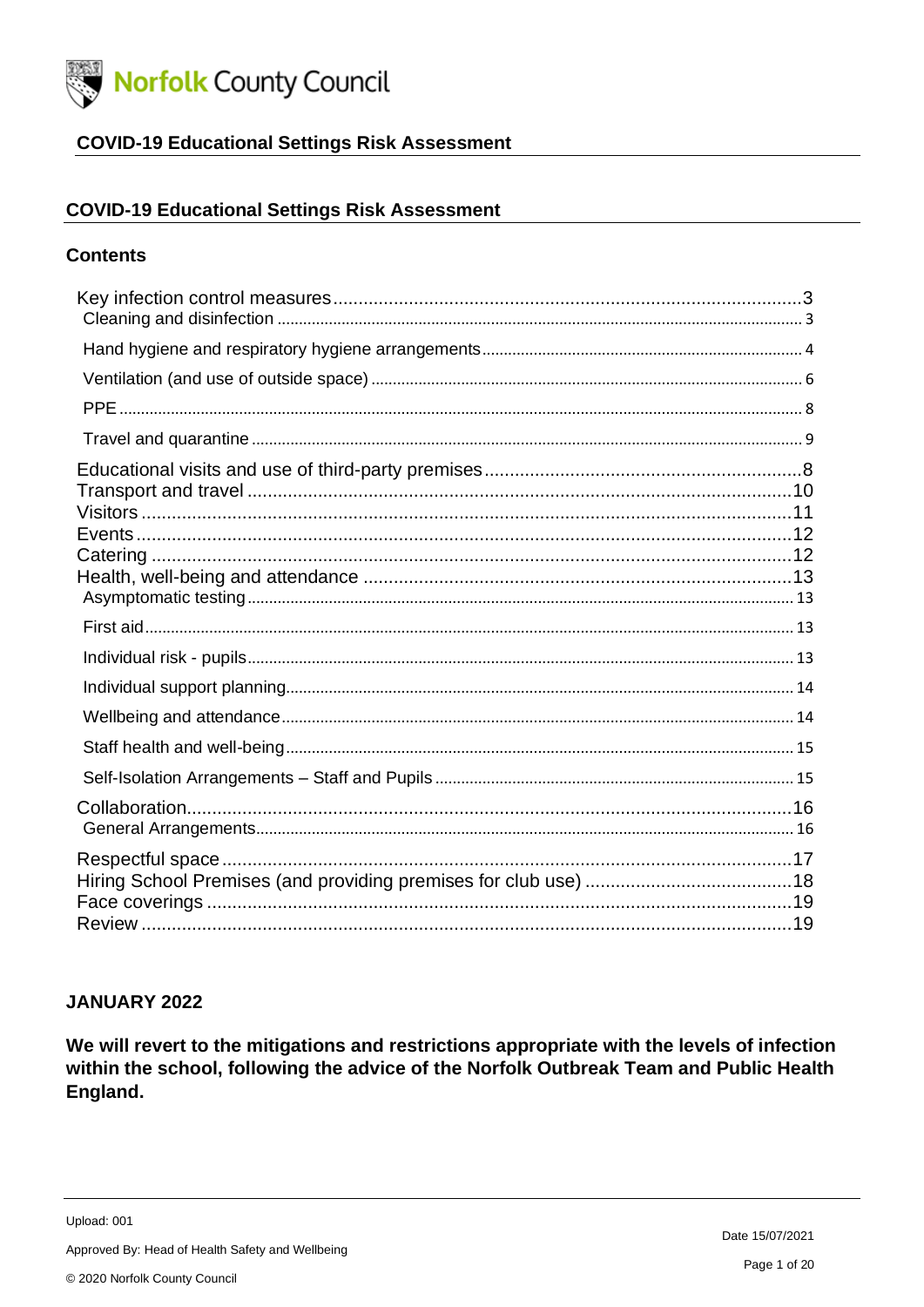

The health, safety and well-being of all staff and pupils is of utmost importance to us.

This template does not follow the traditional format for a risk assessment. It only covers the control measures needed to manage the risks presented by COVID-19 as low as is possible, in line with community risk levels, therefore the need for scoring or prioritising control implementation is negated. The measures relate to all the persons who may be affected at your setting staff, pupils and visitors. Settings are required to review the identified control measures and describe how they are implementing these in the notes box. Where a control measure does not apply to your setting you can delete the line or enter NA. You may need to add additional control measures specific to your setting, additional space is provided at the end of the form for this purpose.

The control measures that are now needed are very different to those that were previously required when the consequences associated with COVID-19 were significant. More information on the measures identified here is available in the Compliance Code for all educational settings.

Please note: all COVID-19 guidance is available through HR InfoSpace and Norfolk Schools

| Date of change | <b>Section, Page and Change</b>                             |
|----------------|-------------------------------------------------------------|
| 15/07/2021     | <b>New</b>                                                  |
| 31/08/2021     | <b>Updated sections</b>                                     |
|                | Educational visits for international travel                 |
|                | Visitors – key contractors                                  |
| 05/11/2021     | <b>Updated section</b>                                      |
|                | Educational visits - international travel                   |
| 29/11/2021     | New section – travel and quarantine                         |
|                | New section – face coverings                                |
|                | <b>Updated sections:</b><br>$\bullet$                       |
|                | <b>Educational visits</b><br>$\bullet$                      |
|                | Transport and travel – updated with the requirement to wear |
|                | face coverings                                              |
|                | Asymptomatic testing<br>$\bullet$                           |
| 10/12/2021     | <b>Updated sections:</b>                                    |
|                | Ventilation                                                 |
|                |                                                             |
|                | <b>Visitors</b>                                             |
|                | New section - events                                        |

For ease of reference, changes that are made to this document are detailed below: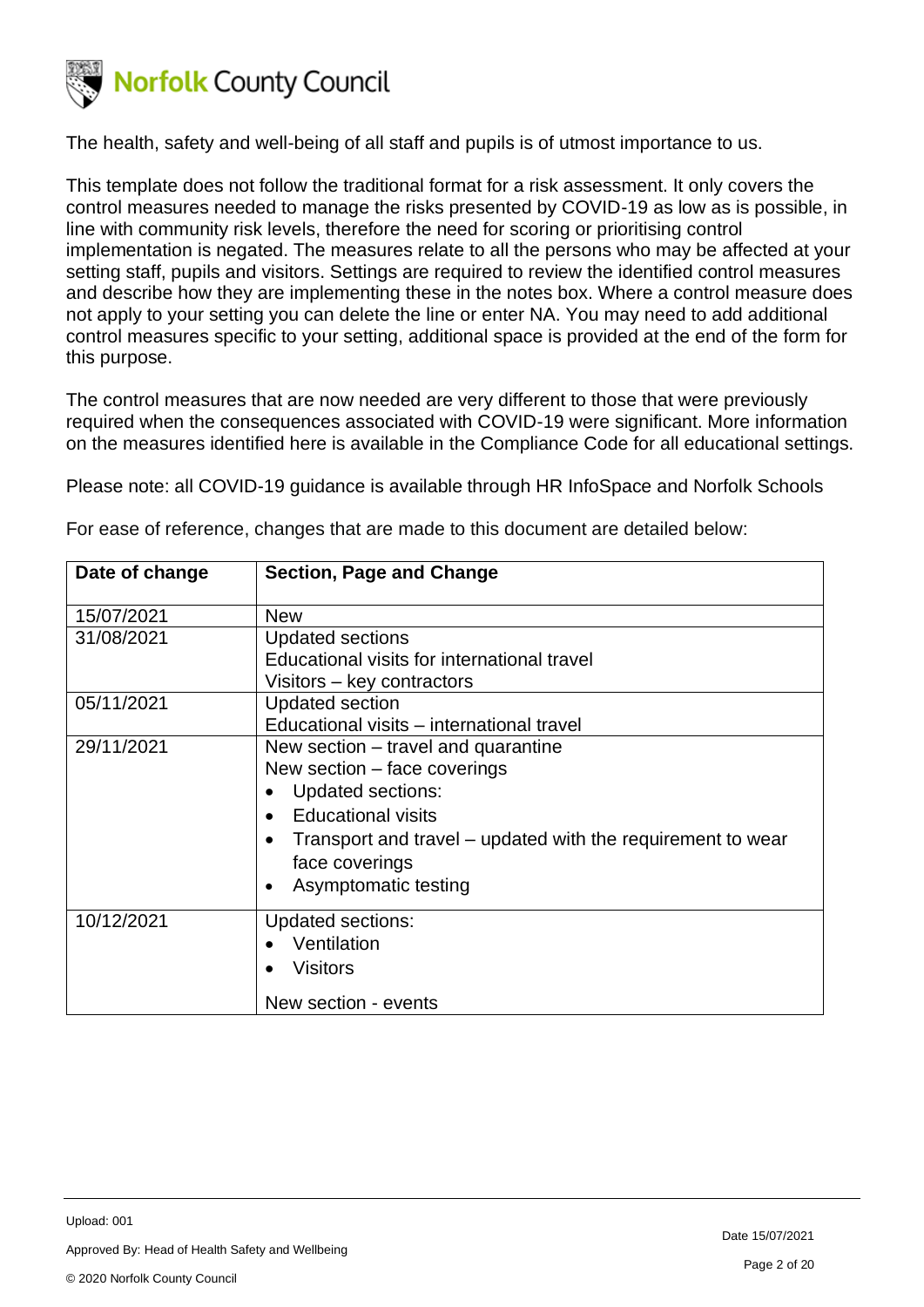

| Setting/Premises:               | <b>Spixworth Infant School</b>         |                          |               |
|---------------------------------|----------------------------------------|--------------------------|---------------|
| Location:                       | Ivy Road, Spixworth, Norwich, NR10 3PY |                          |               |
| <b>Assessment Date:</b>         | January 2022                           | <b>Last Review Date:</b> | November 2021 |
| <b>Assessment completed by:</b> | D Mattock                              |                          |               |

Please describe how you have met with the required control measures in the "Notes and Further Information" column

#### **Key infection control measures**

#### *Cleaning and disinfection*

| Cleaning and<br>disinfection | The setting has developed specific cleaning schedules for items<br>that need cleaning and disinfection. The schedule details all items,<br>frequencies and who is responsible for this following the<br>information detailed in the compliance code. This includes:<br>Cleaning all touch points including those that that are fixed to<br>the premises (inside and out) twice a day<br>Equipment and resources are disinfected on a daily basis as a<br>minimum.<br>Soft furnishings are disinfected with a proprietary fabric<br>disinfectant spray.<br>Frequency of cleaning and disinfection of equipment is<br>increased based on risk e.g. the number of different<br>users who are handling equipment and resources, the<br>ability of users to undertake effective hand hygiene<br>Consideration has been given to times of high use and<br>frequency of disinfection increased accordingly where possible.<br>Shared touch points in staff areas such as those on<br>microwaves, kettles, fridges and photocopiers are wiped down<br>before and after use |  | Caretaker and 2 cleaners have<br>cleaning schedules and<br>designated areas to clean which<br>follow the compliance code.<br>Additional spray cleaning can be<br>undertaken by staff at any point<br>in the day provided there are no<br>children in the area and the area<br>is well ventilated.<br>Staff support with any additional<br>wiping of touch points in the<br>classroom when the need<br>arises.<br>Sprays and cloths are available<br>to wipe down shared touch<br>points in staff areas. | August 21 |
|------------------------------|--------------------------------------------------------------------------------------------------------------------------------------------------------------------------------------------------------------------------------------------------------------------------------------------------------------------------------------------------------------------------------------------------------------------------------------------------------------------------------------------------------------------------------------------------------------------------------------------------------------------------------------------------------------------------------------------------------------------------------------------------------------------------------------------------------------------------------------------------------------------------------------------------------------------------------------------------------------------------------------------------------------------------------------------------------------------|--|---------------------------------------------------------------------------------------------------------------------------------------------------------------------------------------------------------------------------------------------------------------------------------------------------------------------------------------------------------------------------------------------------------------------------------------------------------------------------------------------------------|-----------|
|------------------------------|--------------------------------------------------------------------------------------------------------------------------------------------------------------------------------------------------------------------------------------------------------------------------------------------------------------------------------------------------------------------------------------------------------------------------------------------------------------------------------------------------------------------------------------------------------------------------------------------------------------------------------------------------------------------------------------------------------------------------------------------------------------------------------------------------------------------------------------------------------------------------------------------------------------------------------------------------------------------------------------------------------------------------------------------------------------------|--|---------------------------------------------------------------------------------------------------------------------------------------------------------------------------------------------------------------------------------------------------------------------------------------------------------------------------------------------------------------------------------------------------------------------------------------------------------------------------------------------------------|-----------|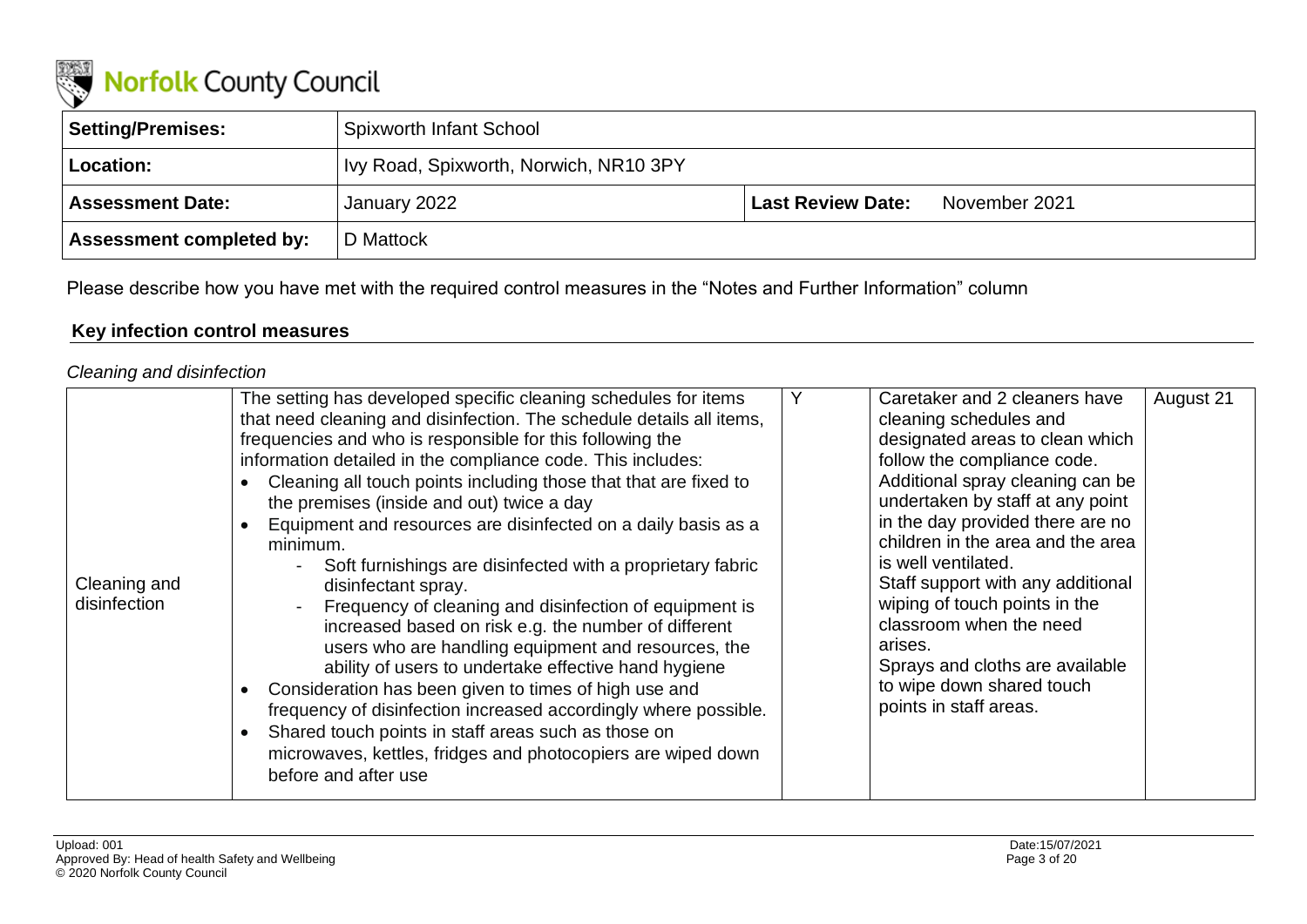

| If a surface is visibly dirty it is always cleaned prior to<br>disinfection.                                                                                                                                                                                                                                                                                                                                                                                        |   | In place                                                      | August 21 |
|---------------------------------------------------------------------------------------------------------------------------------------------------------------------------------------------------------------------------------------------------------------------------------------------------------------------------------------------------------------------------------------------------------------------------------------------------------------------|---|---------------------------------------------------------------|-----------|
| Different cleaning equipment is provided for kitchens, toilets,<br>classrooms and office areas.                                                                                                                                                                                                                                                                                                                                                                     | Y | In place<br>Different coloured cloths for<br>different areas. | August 21 |
| All Staff who undertake cleaning:                                                                                                                                                                                                                                                                                                                                                                                                                                   |   | In place                                                      | August 21 |
| Know the schedule information.<br>Have received relevant training/instruction<br>Will follow the instructions for cleaning products and<br>disinfectants to ensure it is effective to ensure that all of the<br>surface has disinfectant applied and not to wipe items dry<br>before the required contact time has been achieved.<br>Are provided with disinfectant wipes to enable them to clean<br>and disinfect contact points in teaching spaces and equipment. |   |                                                               |           |

#### *Hand hygiene and respiratory hygiene arrangements*

| leaving, after removing a face covering, after handling resources |  | Hand hygiene | Staff are ensuring that hand hygiene is carried out more<br>frequently than normal (pupils and themselves) in an age<br>appropriate way e.g. observing young pupils, instructing in the<br>class (How to hand rub and NHS guidance for handwashing).<br>Event related prompts are given to pupils by staffafter<br>before when as a more effective means of promoting hand<br>hygiene than fixed time prompts.<br>Supervision arrangements are in place to support pupils with<br>handwashing where it is needed.<br>Skin friendly wipes such as baby wipes are provided as an<br>alternative where children are not able to wash their hands due<br>to age or health conditions.<br>Hand hygiene frequencies include: arrival, before and after<br>eating, before and after breaks, going to the toilet, before |  | In place<br>Regular reminders given<br>Posters displayed around school<br>Sinks in classrooms used to<br>enable supervision.<br>Hands washed on return from<br>outdoor areas, on entering in the<br>morning and before going home.<br>Antibacterial gel available.<br>Good practise taught as part of<br>day-to-day life and as part pf<br>PSHE. | August 21 |
|-------------------------------------------------------------------|--|--------------|------------------------------------------------------------------------------------------------------------------------------------------------------------------------------------------------------------------------------------------------------------------------------------------------------------------------------------------------------------------------------------------------------------------------------------------------------------------------------------------------------------------------------------------------------------------------------------------------------------------------------------------------------------------------------------------------------------------------------------------------------------------------------------------------------------------|--|--------------------------------------------------------------------------------------------------------------------------------------------------------------------------------------------------------------------------------------------------------------------------------------------------------------------------------------------------|-----------|
|-------------------------------------------------------------------|--|--------------|------------------------------------------------------------------------------------------------------------------------------------------------------------------------------------------------------------------------------------------------------------------------------------------------------------------------------------------------------------------------------------------------------------------------------------------------------------------------------------------------------------------------------------------------------------------------------------------------------------------------------------------------------------------------------------------------------------------------------------------------------------------------------------------------------------------|--|--------------------------------------------------------------------------------------------------------------------------------------------------------------------------------------------------------------------------------------------------------------------------------------------------------------------------------------------------|-----------|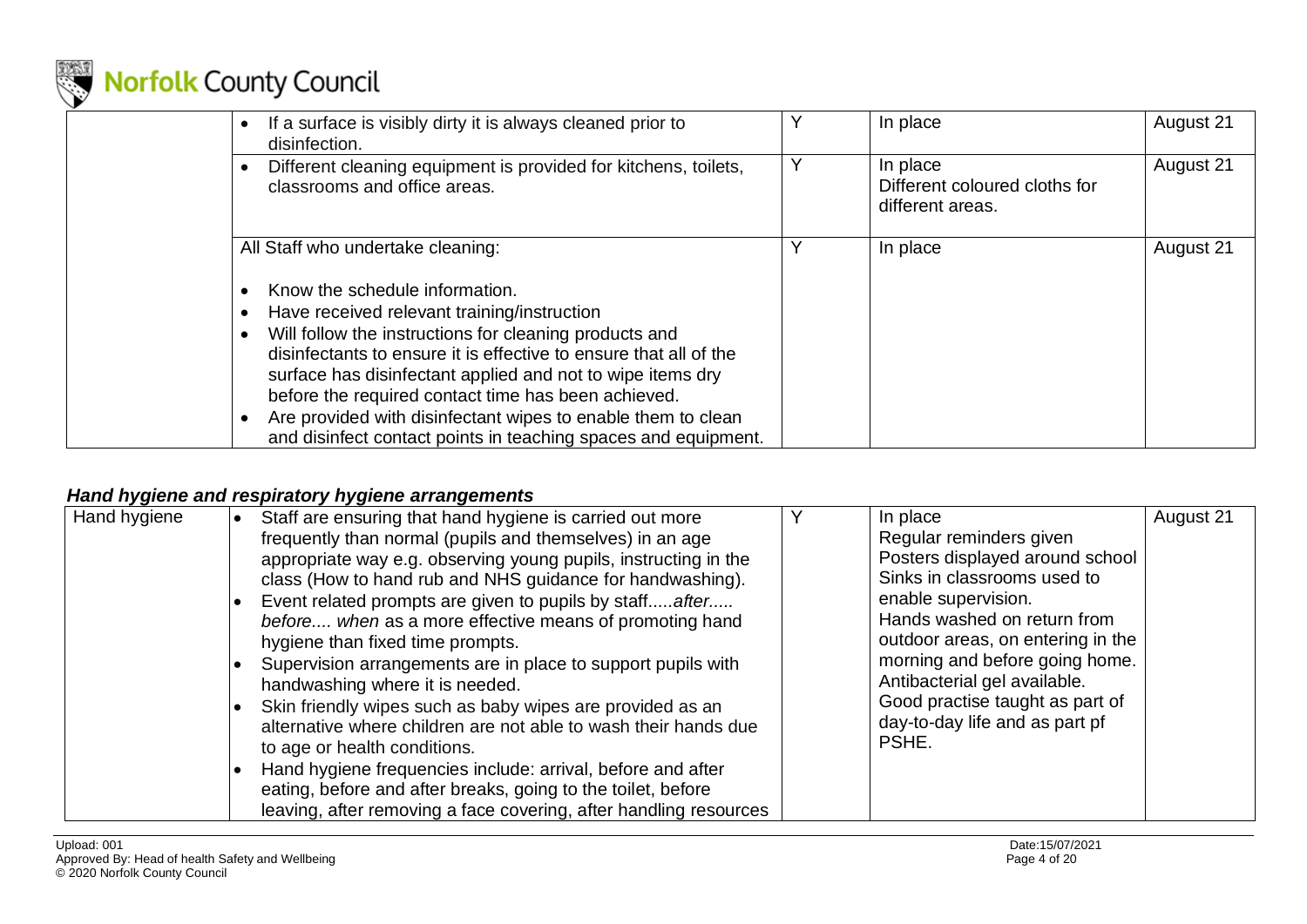

| (including those taken home) and at other identified intervals<br>determined by the setting in relation to the activities carried out.<br>Pupils and staff are aware of the need to avoid touching their<br>$\bullet$<br>eyes, nose or mouth if hands have not been washed.<br>Staff and pupils have been advised to avoid wearing rings<br>(except for a plain band) in order to ensure thorough<br>handwashing.<br>Entrances are supervised on arrival in the morning to support<br>hand sanitising.<br>Staff, pupils (and parents) are advised that handwashing must<br>be carried out when they arrive at home |   |                                                       |           |
|--------------------------------------------------------------------------------------------------------------------------------------------------------------------------------------------------------------------------------------------------------------------------------------------------------------------------------------------------------------------------------------------------------------------------------------------------------------------------------------------------------------------------------------------------------------------------------------------------------------------|---|-------------------------------------------------------|-----------|
| Hand washing is carried out using running water (static bowls are<br>not used)                                                                                                                                                                                                                                                                                                                                                                                                                                                                                                                                     | Y | In place                                              | August 21 |
| Hand dryers are efficient and effective in quick drying or have been<br>replaced with more efficient dryers or paper towels                                                                                                                                                                                                                                                                                                                                                                                                                                                                                        | Y | In place                                              | August 21 |
| Consideration has been given to replacing traditional taps with easy<br>operating lever taps                                                                                                                                                                                                                                                                                                                                                                                                                                                                                                                       | Y | In place                                              | August 21 |
| Hand sanitiser points are provided at key locations around the<br>site including: at all entrance doors to the setting, at the<br>entrance to toilet facilities, at the entrance to dining facilities, at<br>points of high contact such as near non-automatic doors in<br>corridors, lifts and stairs, classrooms, office facilities etc.<br>The location of sanitiser points is reviewed where there are<br>$\bullet$<br>changes to use of different areas of the premises.<br>Hand sanitiser points are checked regularly and stock<br>replenished where necessary.                                             | Y | Installed, checked and<br>replenished regularly       | August 21 |
| Consideration has been be given to outside points being provided<br>in a manner that enables removal and securing at the end of the<br>day e.g. on tables/temporary or movable stands etc.                                                                                                                                                                                                                                                                                                                                                                                                                         | Y |                                                       | August 21 |
| Hand sanitiser points have drip trays to deal with spillages and<br>reduce the slip risk where applicable (such as those affixed to<br>walls)                                                                                                                                                                                                                                                                                                                                                                                                                                                                      | Y |                                                       | August 21 |
| Hand sanitiser is stored appropriately and safely according to pupil<br>age and individual risks. Where the provision of hand sanitiser                                                                                                                                                                                                                                                                                                                                                                                                                                                                            | Y | Personal supplies on own desk<br>only for supervision | August 21 |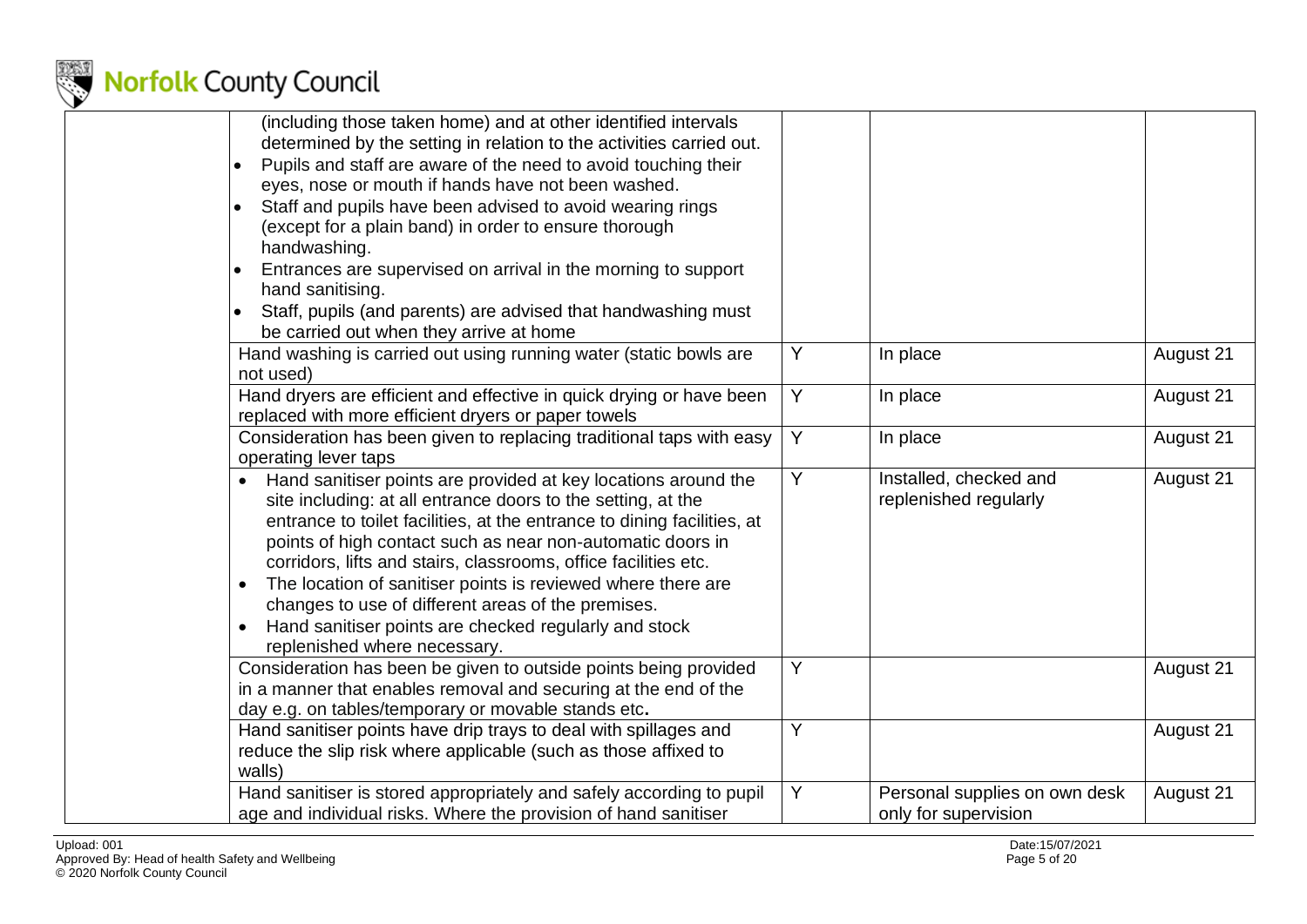

|             | points presents a risk of ingestion, this risk is managed through<br>pupil supervision (contact will be made with Health, Safety and<br>Well-Being where this is not possible) |                   |            |
|-------------|--------------------------------------------------------------------------------------------------------------------------------------------------------------------------------|-------------------|------------|
| Respiratory | Tissues and waste bins are provided in classrooms and other<br>areas to ensure good respiratory hygiene.<br>Bins are emptied regularly throughout the day                      | In place          | August 21  |
| Hygiene     | All staff and pupils are regularly reminded about following Catch it,<br>Kill it, Bin it requirements.                                                                         | Regular reminders | January 22 |

#### *Ventilation (and use of outside space)*

| Use of outside<br>space   | Outside space will be used where it is possible, for example, whole<br>school assemblies, lunchtimes and for meetings with staff and<br>pupils.                                                                                                                                                                                                                                                            |     | Assemblies will be a blend of<br>virtual and in-person during the<br>second-half of the spring term.<br>The dining hall will be used in<br>two separate sittings. This will<br>include additional cleaning,<br>ventilation is good in the hall.<br>Most meetings will continue to<br>be virtual; those which are not<br>will have consideration of the<br>risks such as number or<br>participants, ventilation, space<br>available. |           |
|---------------------------|------------------------------------------------------------------------------------------------------------------------------------------------------------------------------------------------------------------------------------------------------------------------------------------------------------------------------------------------------------------------------------------------------------|-----|-------------------------------------------------------------------------------------------------------------------------------------------------------------------------------------------------------------------------------------------------------------------------------------------------------------------------------------------------------------------------------------------------------------------------------------|-----------|
| Increasing<br>ventilation | All areas of the premises have been reviewed including meeting<br>rooms and office spaces.<br>Mechanical ventilation has been checked to ensure it provides<br>fresh air to rooms<br>Where installed, the setup of air conditioning systems has been<br>reviewed and adjusted to maximise the intake of fresh air.<br>Where fresh air provision is not adequate windows are also<br>opened in these areas. | N/A | No mechanical ventilation                                                                                                                                                                                                                                                                                                                                                                                                           | August 21 |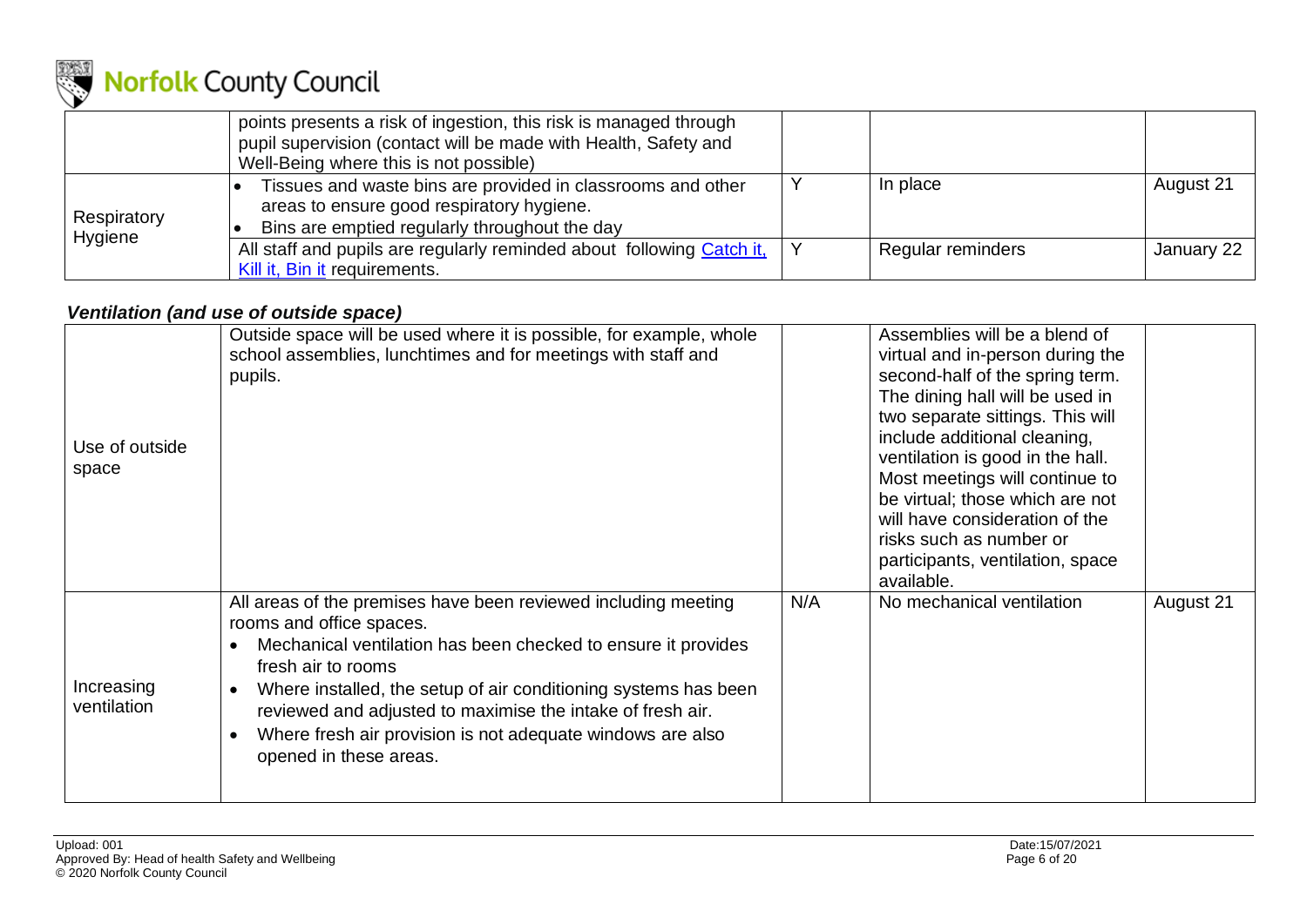

|           | Where systems serve multiple buildings or are fully recirculating,<br>advice has been sought from HVAC engineers and<br>recommendations have been implemented.                                                                                                                                                                                                                                                                                                        |   |                                            |           |
|-----------|-----------------------------------------------------------------------------------------------------------------------------------------------------------------------------------------------------------------------------------------------------------------------------------------------------------------------------------------------------------------------------------------------------------------------------------------------------------------------|---|--------------------------------------------|-----------|
| $\bullet$ | Doors and windows are kept open where possible and safe (in<br>premises with no or limited fresh air mechanical ventilation<br>systems)<br>Where fire doors need to be kept open to support ventilation,<br>alarm activated door openers have been installed to ensure fire<br>safety is maintained.<br>Non fire doors are secured in the open position<br>Window restrictors are fitted where needed for premises user<br>safety and to prevent unauthorised access. | Y | In place                                   | August 21 |
| $\bullet$ | During cooler weather:<br>Windows are fully opened before rooms are occupied and during<br>breaks.<br>Windows are kept partially open when rooms are in use, windows<br>are selected that are not directly next to work areas/pupils desks<br>or high level windows are open fully and low level opened<br>partially<br>Information has been provided to parents, carers and pupils to<br>dress appropriately for cooler temperatures.                                | Y | In place<br>Parents informed by newsletter | August 21 |
|           | Members of the team are nominated to ensure that windows are<br>opened in accordance with the above<br>Signage is provided to remind occupants not to fully close<br>windows                                                                                                                                                                                                                                                                                          | Y | In place<br>Checks by SLT                  | August 21 |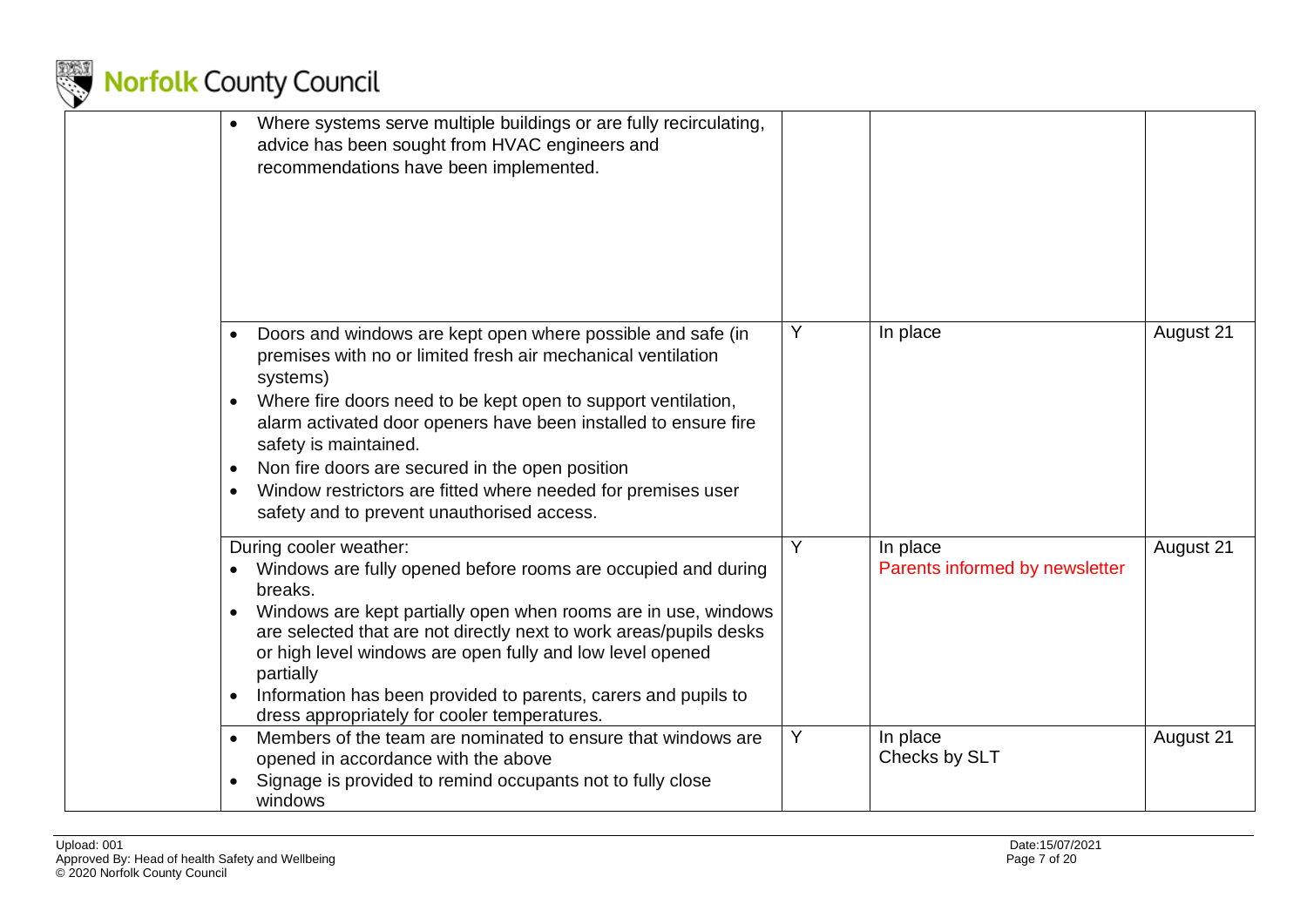

|                                                | Regular checks are made to ensure that arrangements are being<br>followed                                                                                                                                                                                                                                                                                                                                                                                                                                                                                                                                                                                                                                                                             |     |                                                                                                                   |                |
|------------------------------------------------|-------------------------------------------------------------------------------------------------------------------------------------------------------------------------------------------------------------------------------------------------------------------------------------------------------------------------------------------------------------------------------------------------------------------------------------------------------------------------------------------------------------------------------------------------------------------------------------------------------------------------------------------------------------------------------------------------------------------------------------------------------|-----|-------------------------------------------------------------------------------------------------------------------|----------------|
| Reassurance<br>measures                        | Consideration has been given to installing non-dispersive<br>$\bullet$<br>infrared (NDIR) CO <sub>2</sub> sensors in suitable spaces in order to<br>assess whether ventilation levels are adequate in line with the<br>compliance code<br>Instructions provided in order to obtain accurate readings and<br>$\bullet$<br>maintenance requirements are followed                                                                                                                                                                                                                                                                                                                                                                                        | Y   | CO2 sensors being used across<br>the school to alert leaders to<br>areas where there may be an<br>increased risk. | December<br>21 |
| Using fans                                     | Where fans are needed in offices, discussion has taken place with<br>staff who use that space to agree terms of use.                                                                                                                                                                                                                                                                                                                                                                                                                                                                                                                                                                                                                                  | Y   | Individual offices                                                                                                | August 21      |
|                                                | Where fans are needed in classrooms and other educational areas,<br>a decision for their use has been made by the Headteacher in<br>conjunction with staff.                                                                                                                                                                                                                                                                                                                                                                                                                                                                                                                                                                                           | Y   | No fan use in classes                                                                                             | August 21      |
| Rooms with no<br>direct source of<br>fresh air | Where rooms cannot be adequately ventilated (naturally or<br>mechanically), they have been taken out of use (subject to the below<br>improvements that can be made in some instances)<br>The room use has been modified to limit access to one person at<br>a time, provide space between occupation and reduce<br>occupancy time to 30 minutes or less<br>Equipment, machinery that prevent air circulating have been<br>relocated where possible<br>Tasks that take place in these areas have been reviewed, those<br>that increase generation of aerosols have been modified for<br>these areas (such as physical exertion).<br>Fans are not used in poorly ventilated areas<br>$\bullet$<br>Advise has been sought from HSW for using these areas | N/A | All rooms can be ventilated                                                                                       | August 21      |

#### *PPE*

| DDE | that PPE<br>: quidance is applied<br>Arrangements are in<br>n place to ensure. |  | uunis. |
|-----|--------------------------------------------------------------------------------|--|--------|
|     | the<br>circumstances that are outlined<br>`onlv.<br>. line with                |  |        |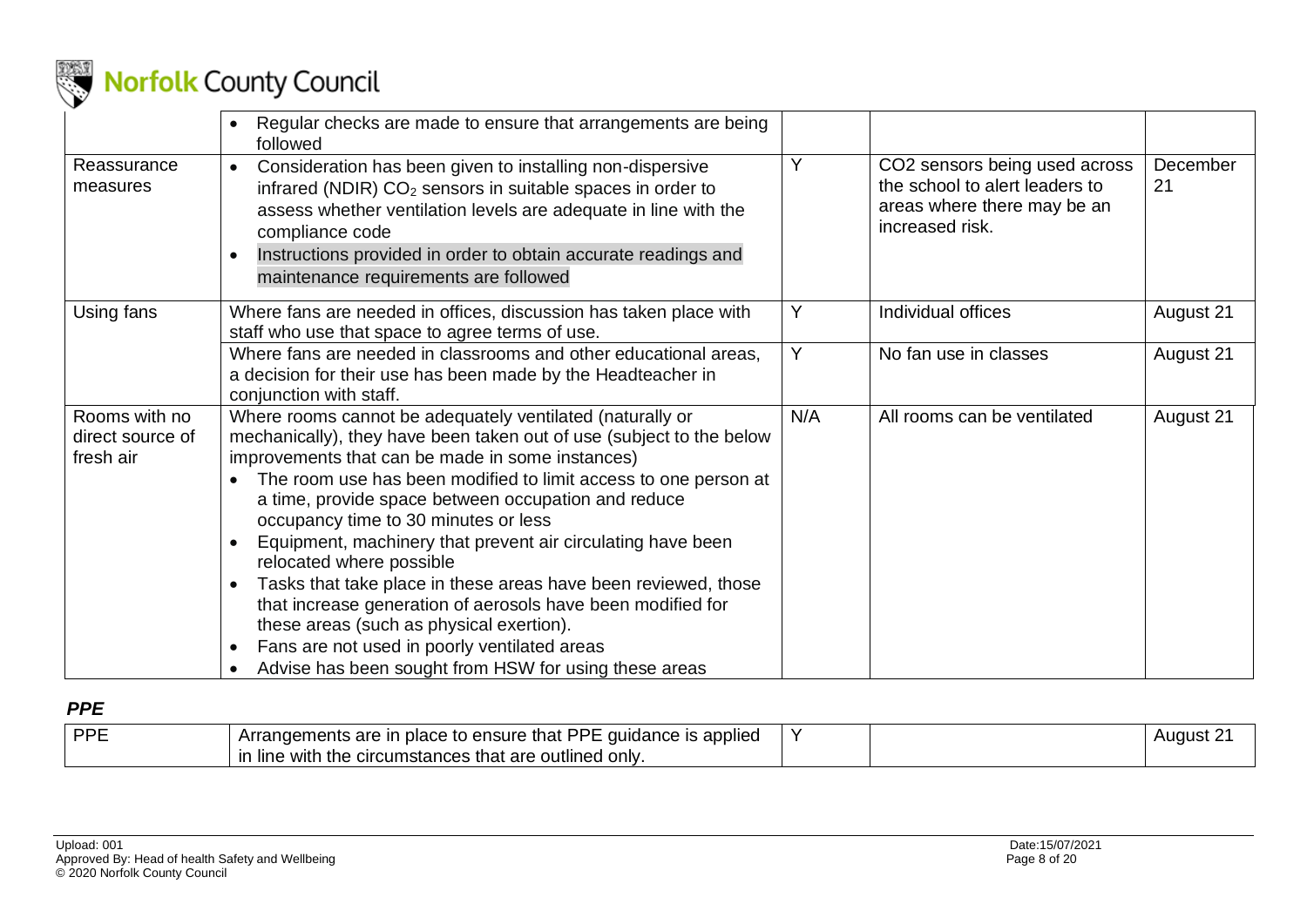

#### *Travel and quarantine*

| <b>Boarding School</b> |  | Where pupils travel from abroad to attend boarding school, the<br>setting has explained the rules to those pupils and parents before<br>they arrive in the UK in order to ensure that travel legislation is<br>adhered to.<br>Guidance for boarding school students is followed: boarding<br>schools students: quarantine and testing | N/A |  | December<br>21 |
|------------------------|--|---------------------------------------------------------------------------------------------------------------------------------------------------------------------------------------------------------------------------------------------------------------------------------------------------------------------------------------|-----|--|----------------|
|------------------------|--|---------------------------------------------------------------------------------------------------------------------------------------------------------------------------------------------------------------------------------------------------------------------------------------------------------------------------------------|-----|--|----------------|

#### **Educational visits and use of third-party premises**

<span id="page-8-0"></span>

| International visits | Consideration has been given to cancelling planned                           | In place | December |
|----------------------|------------------------------------------------------------------------------|----------|----------|
|                      | international visits, due to the risk of disruption to education             |          | 21       |
|                      | resulting from the need to isolate and test on arrival back to the           |          |          |
|                      | UK                                                                           |          |          |
|                      | The Foreign, Commonwealth and Development Office travel                      |          |          |
|                      | advice and Guidance on international travel is referred to before            |          |          |
|                      | booking and travelling.                                                      |          |          |
|                      | Where a decision has been made to continue with a trip:                      |          |          |
|                      |                                                                              |          |          |
|                      | Bookings consider changes to the travel status that may occur                |          |          |
|                      | during a visit, taking account of travel legislation and                     |          |          |
|                      | contingency planning, including if changes to restrictions occur             |          |          |
|                      | during the visit.                                                            |          |          |
|                      | The terms of the travel insurance has been checked prior to any<br>$\bullet$ |          |          |
|                      | new bookings to ensure full cover relating to COVID-19 impacts               |          |          |
|                      | including changes in country classifications.                                |          |          |
|                      | A separate risk assessment is completed for the trip,<br>$\bullet$           |          |          |
|                      | considering public health advice that is in place both in the UK             |          |          |
|                      | and the country being visited including hygiene and ventilation              |          |          |
|                      | and all areas identified below.                                              |          |          |
|                      | All elements of the trip are considered including transport, trips           |          |          |
|                      | and accommodation.                                                           |          |          |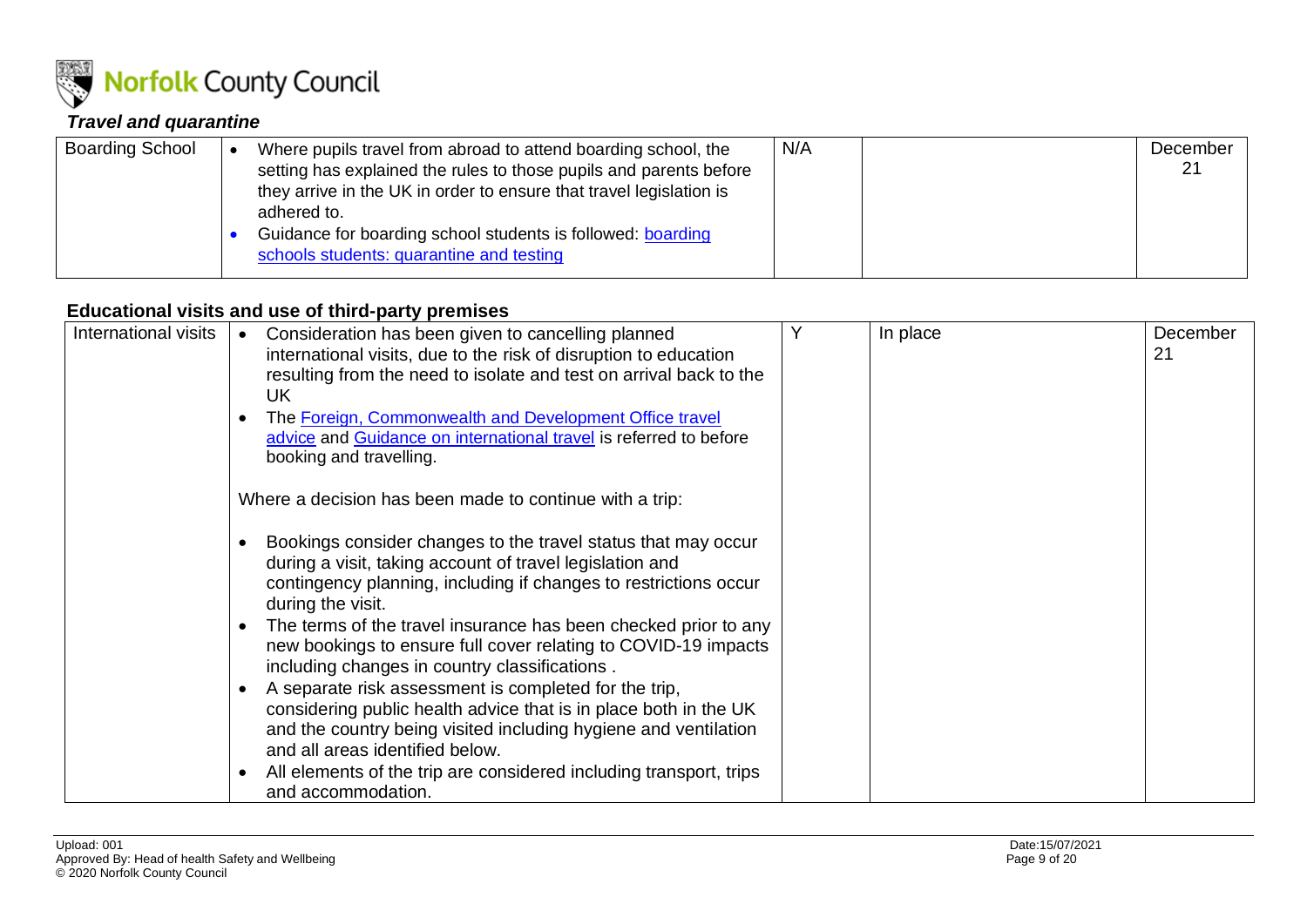

|                            | Arrangements comply with the local isolation, testing or<br>$\bullet$<br>quarantine requirements and take into account the local health<br>system provisions.                                                                                                                                                                                                                                                                                                                                                                                                                                                                                                                                                                                                                                                                                                                                                                                                                                                                                                                                                                                                                                                                                                                                                                                                                                                                        |   |                                                                                                                  |           |
|----------------------------|--------------------------------------------------------------------------------------------------------------------------------------------------------------------------------------------------------------------------------------------------------------------------------------------------------------------------------------------------------------------------------------------------------------------------------------------------------------------------------------------------------------------------------------------------------------------------------------------------------------------------------------------------------------------------------------------------------------------------------------------------------------------------------------------------------------------------------------------------------------------------------------------------------------------------------------------------------------------------------------------------------------------------------------------------------------------------------------------------------------------------------------------------------------------------------------------------------------------------------------------------------------------------------------------------------------------------------------------------------------------------------------------------------------------------------------|---|------------------------------------------------------------------------------------------------------------------|-----------|
| All visits                 | Staff involved in the risk assessment are familiar with the<br>$\bullet$<br>COVID-19 Educational Settings Compliance code and any<br>specific industry guidance that relates to the activity.<br>The provider has confirmed that they are managing the risk of<br>$\bullet$<br>COVID-19 via completion of the COVID-19 Third Party<br>Premises/Activities Declaration Form for Ed Settings or Good to<br>Go accreditation<br>Where appropriate, the third-party provider is involved in<br>$\bullet$<br>planning arrangements.<br>Arrangements are in place to encourage Asymptomatic Testing<br>for school staff and secondary school pupils before and after the<br>visit<br>Arrangements are in place to obtain assurance from the venue<br>$\bullet$<br>regarding how staff participate in regular testing.<br>A thorough risk assessment is completed using the COVID-19<br>$\bullet$<br>General Risk Assessment Form in addition to the normal<br>process using Evolve and includes:<br>Arrangements for cleaning, ventilation, maintenance of<br>$\circ$<br>personal hygiene and where possible keeping respectful<br>distance from others including other groups and<br>individuals using the facilities<br>There is an appropriate level of insurance cover for the<br>$\circ$<br>visit<br>The venue has provided the school with visitor<br>information and briefings, including details of their<br>COVID-19 arrangements | Y | Any visits will follow the<br>compliance code and be planned<br>in conjunction with the Federation<br>EVC.       | August 21 |
| Specific<br>considerations | Additional factors needed for children (and staff) with SEND and<br>$\bullet$<br>medical conditions have been considered.                                                                                                                                                                                                                                                                                                                                                                                                                                                                                                                                                                                                                                                                                                                                                                                                                                                                                                                                                                                                                                                                                                                                                                                                                                                                                                            | Y | Any visits will follow the<br>compliance code and be planned<br>in conjunction with the Federation<br><b>EVC</b> | August 21 |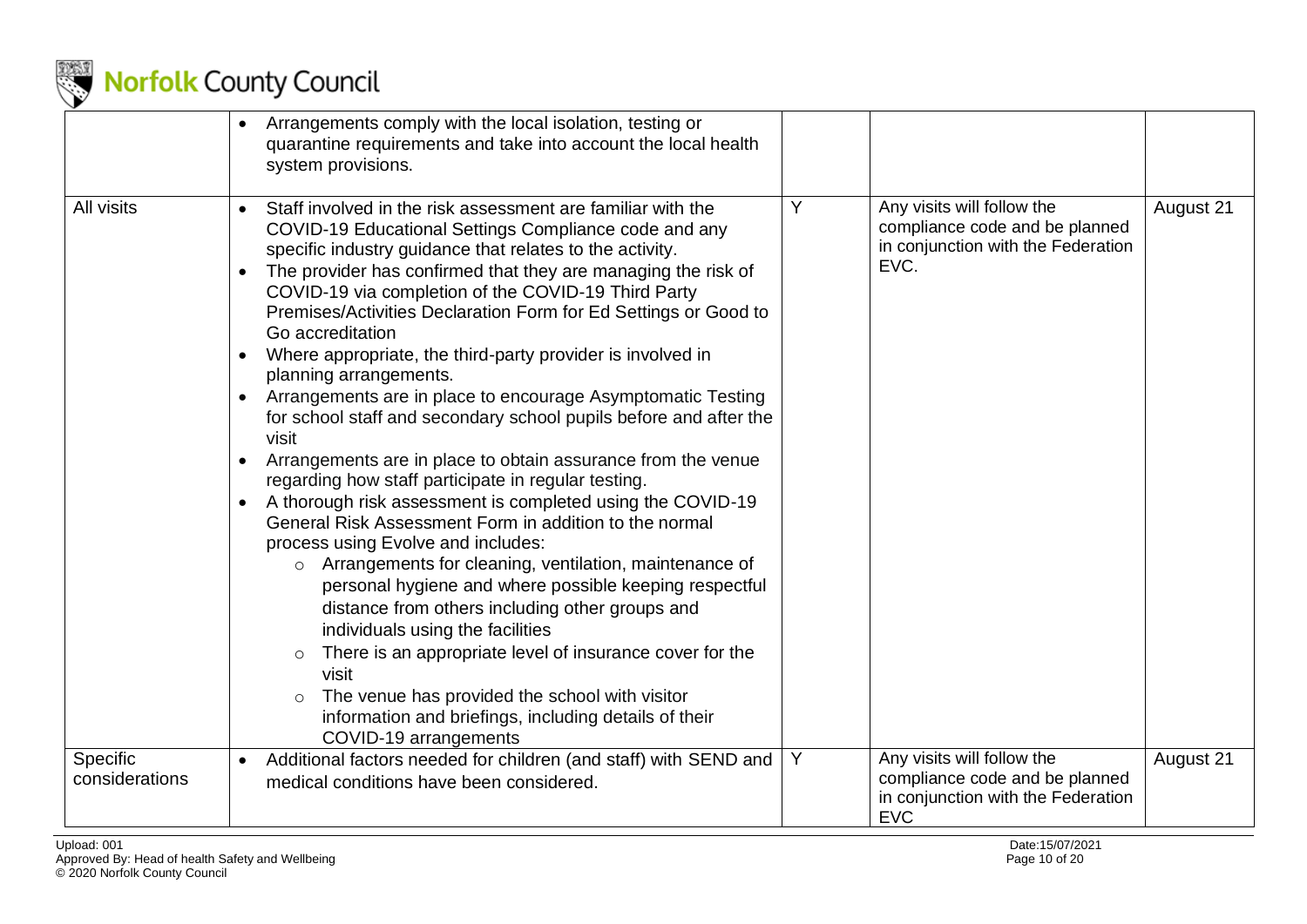

| There are contingency plans in place, for example, to respond |  |  |
|---------------------------------------------------------------|--|--|
| to symptoms developing in the group.                          |  |  |

#### **Transport and travel**

| School transport        | Face coverings are recommended on all schools transport for staff<br>and pupils (unless individuals are medically exempt from this<br>requirement).                                              |     |                   | January 22     |
|-------------------------|--------------------------------------------------------------------------------------------------------------------------------------------------------------------------------------------------|-----|-------------------|----------------|
|                         | Pupils, parents and staff have been advised not to use school<br>transport if they have symptoms                                                                                                 | Y   | <b>Staff Only</b> | August 21      |
|                         | Pupils, parents and staff have been advised to wash or sanitise<br>their hands before and after using transport services and following<br>guidance for the removal of face coverings where worn. |     | <b>Staff Only</b> | August 21      |
|                         | Windows are opened during journeys where it is safe to do so                                                                                                                                     | N/A |                   | August 21      |
|                         | Cleaning arrangements follow the COVID-19 Compliance Code for<br>all Educational Settings.                                                                                                       | N/A |                   | August 21      |
|                         | Staff do not transport a symptomatic pupil (unless specifically in<br>relation to a residential setting)                                                                                         | Y   | In place          | August 21      |
| <b>Public Transport</b> | Pupils, parents/carers are advised to follow transport provider<br>requirements to wear face coverings<br>Staff may choose to wear face coverings when using public<br>transport.                | Y   |                   | December<br>21 |

#### **Visitors**

| <b>Visitors</b> | The time of visits occur so that visitors are separated from staff and<br>pupils where possible.                                                     | In place<br>Tours will take place on a one-<br>to-one basis by appointment<br>only.<br>Visitors may choose to wear<br>face coverings and follow hand<br>hygiene guidance. | January 21      |
|-----------------|------------------------------------------------------------------------------------------------------------------------------------------------------|---------------------------------------------------------------------------------------------------------------------------------------------------------------------------|-----------------|
|                 | Visits are managed to encourage space creation e.g. through<br>meeting in outside spaces or large well ventilated rooms with<br>furniture spread out | In place                                                                                                                                                                  | January<br>2022 |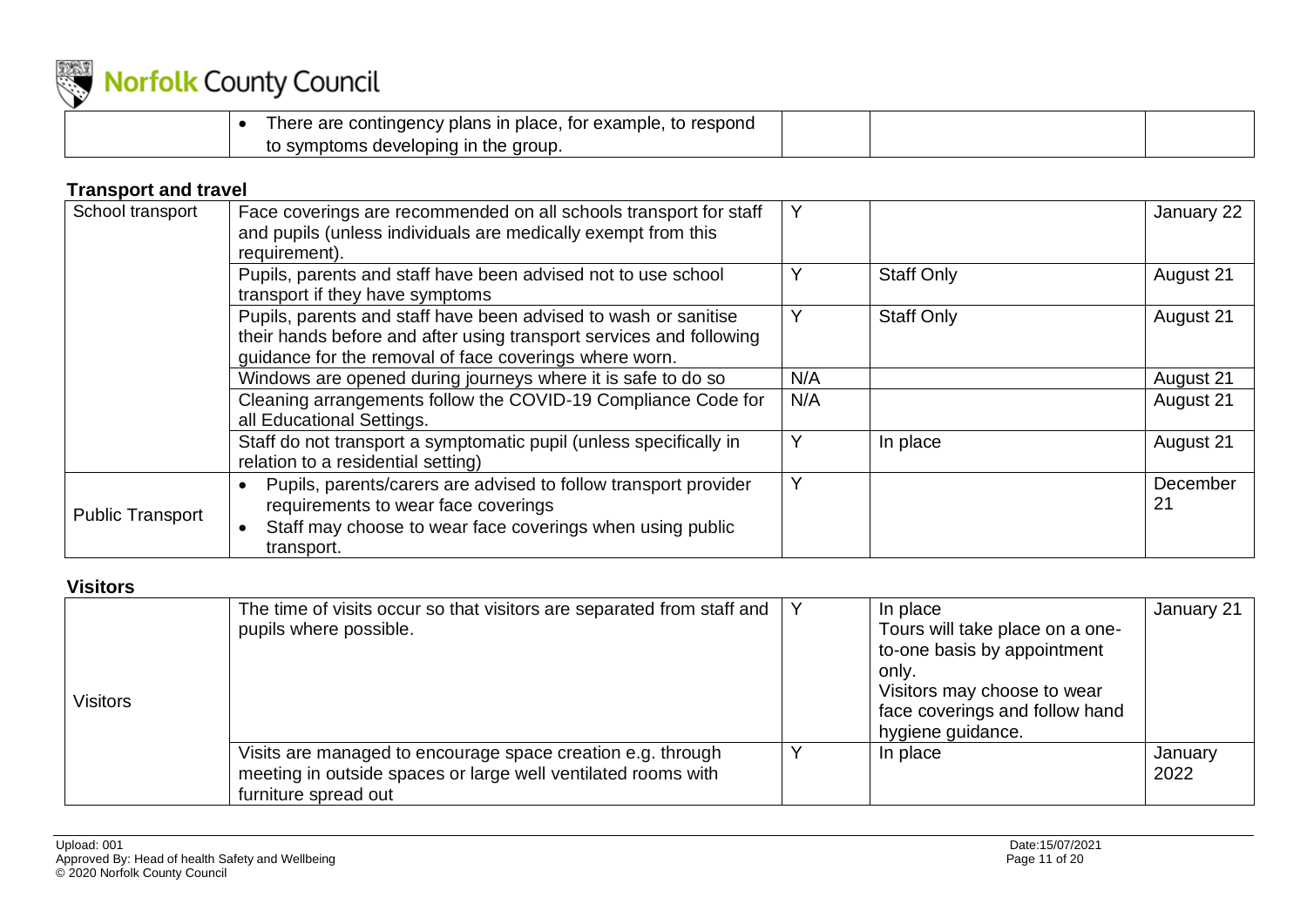

|                 | Visitors are advised of the following in advance:<br>That you encourage participation in asymptomatic testing                                                                    |              | Managed by office staff – in<br>place                                   | August 21 |
|-----------------|----------------------------------------------------------------------------------------------------------------------------------------------------------------------------------|--------------|-------------------------------------------------------------------------|-----------|
|                 | Specific arrangements for the meeting, for example, applying<br>respectful distancing where it is possible.                                                                      |              |                                                                         |           |
|                 | To leave the setting immediately if they develop symptoms                                                                                                                        |              |                                                                         |           |
|                 | Hand shaking should be avoided                                                                                                                                                   |              |                                                                         |           |
|                 | On arrival visitors will be:                                                                                                                                                     |              | Managed by office staff $-$ in                                          | August 21 |
|                 | Provided with relevant site information                                                                                                                                          |              | place                                                                   |           |
|                 | Asked to perform hand hygiene<br>$\bullet$                                                                                                                                       |              |                                                                         |           |
|                 | Asked to confirm that they do not have symptoms no matter how                                                                                                                    |              |                                                                         |           |
|                 | mild or are currently required to isolate.                                                                                                                                       |              |                                                                         |           |
|                 | Visitors will use their own pen or will be provided with a pen that                                                                                                              | Y            | In place                                                                | August 21 |
|                 | they take with them.                                                                                                                                                             |              |                                                                         |           |
|                 | A QR code is in place for events involving large numbers of visitors.                                                                                                            | $\mathsf{N}$ | Current systems have proven<br>successful. Will remain under<br>review. | August 21 |
|                 | Consideration is given to the layout and use of the reception area<br>and meeting rooms, for example, chairs are moved further apart<br>and sitting side by side where possible. | Y            | In place                                                                | August 21 |
| Key contractors | Key contractors are aware of the control measures in place prior<br>to visiting the site.                                                                                        | Υ            | In place                                                                | Dec 21    |
|                 | Key contractors confirm that they have completed a risk<br>$\bullet$<br>assessment prior to their visit.                                                                         |              |                                                                         |           |

#### **Events**

<span id="page-11-0"></span>

| Where events take place with visitors attending, consideration is<br>given to:                                   |     | In place | Dec 21 |
|------------------------------------------------------------------------------------------------------------------|-----|----------|--------|
| Running an event on a reduced capacity basis<br>Enabling respectful space to be given<br>Staggered arrival times |     |          |        |
| A QR code is in place for events involving large numbers of visitors.                                            | N/A |          | Dec 21 |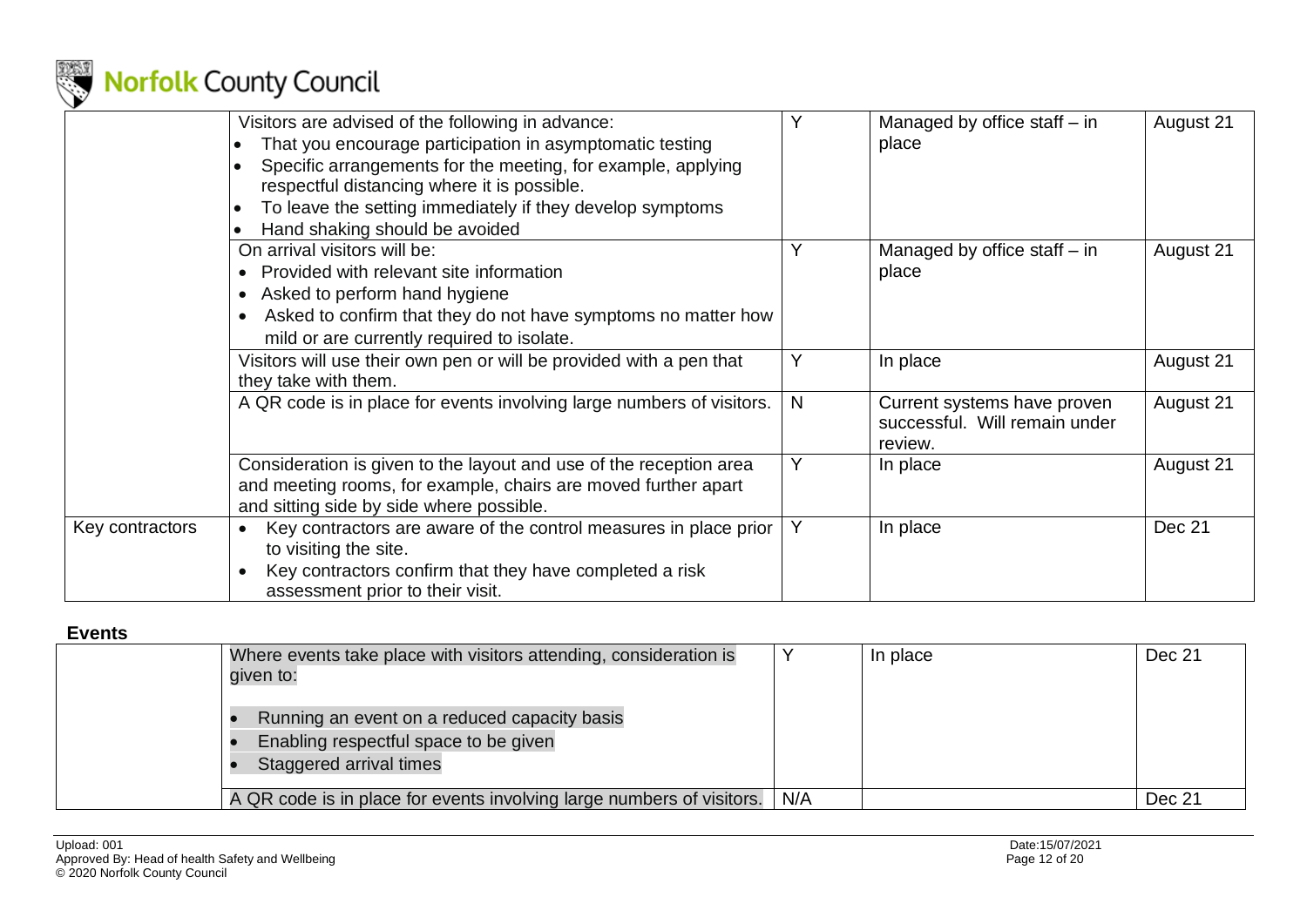

| Ventilation is reviewed in order to ensure it remains adequate for<br>increased numbers                                                                                                                                                                                              | Y | In place | Dec 21 |
|--------------------------------------------------------------------------------------------------------------------------------------------------------------------------------------------------------------------------------------------------------------------------------------|---|----------|--------|
| All other infection control measures are implemented                                                                                                                                                                                                                                 |   | In place | Dec 21 |
| A contingency plan is prepared as part of event planning in<br>order to response to increased positive cases in the community<br>or where thresholds are met (as detailed in case management<br>guidance)<br>Plans consider providing the event virtually, delay or<br>cancellation. |   | In place | Dec 21 |

| ––––––––         |                                                                                                                                    |     |           |
|------------------|------------------------------------------------------------------------------------------------------------------------------------|-----|-----------|
|                  | Where catering services are contracted, the setting has ensured<br>that the service is following the relevant government guidance. |     | August 21 |
|                  |                                                                                                                                    |     |           |
| Catering         | Directly provided catering services follow the principles of the                                                                   | N/A | August 21 |
|                  | Educational Settings Compliance Code and relevant government                                                                       |     |           |
|                  | quidance                                                                                                                           |     |           |
|                  | Vending machine disinfection is incorporated into the touch                                                                        | N/A | August 21 |
|                  | point cleaning arrangements.                                                                                                       |     |           |
|                  | Consideration has been given to the number of touch points and                                                                     |     |           |
|                  | that some parts may be hard to clean, e.g. collection slot,                                                                        |     |           |
| Vending machines | therefore performing hand hygiene before and after use is                                                                          |     |           |
|                  |                                                                                                                                    |     |           |
|                  | reinforced.                                                                                                                        |     |           |
|                  | Hand sanitiser and disinfectant wipes are provided next to them                                                                    |     |           |
|                  | with instruction to use before and after.                                                                                          |     |           |

#### **Health, well-being and attendance**

#### *Asymptomatic testing*

| ∣estinc | Staf<br>i test twice weekly<br>t and secondary pupils are encouraged to t | Staff are able to access tests as | Januarv |
|---------|---------------------------------------------------------------------------|-----------------------------------|---------|
|         | .<br>notified.<br>until                                                   | appropriate.                      |         |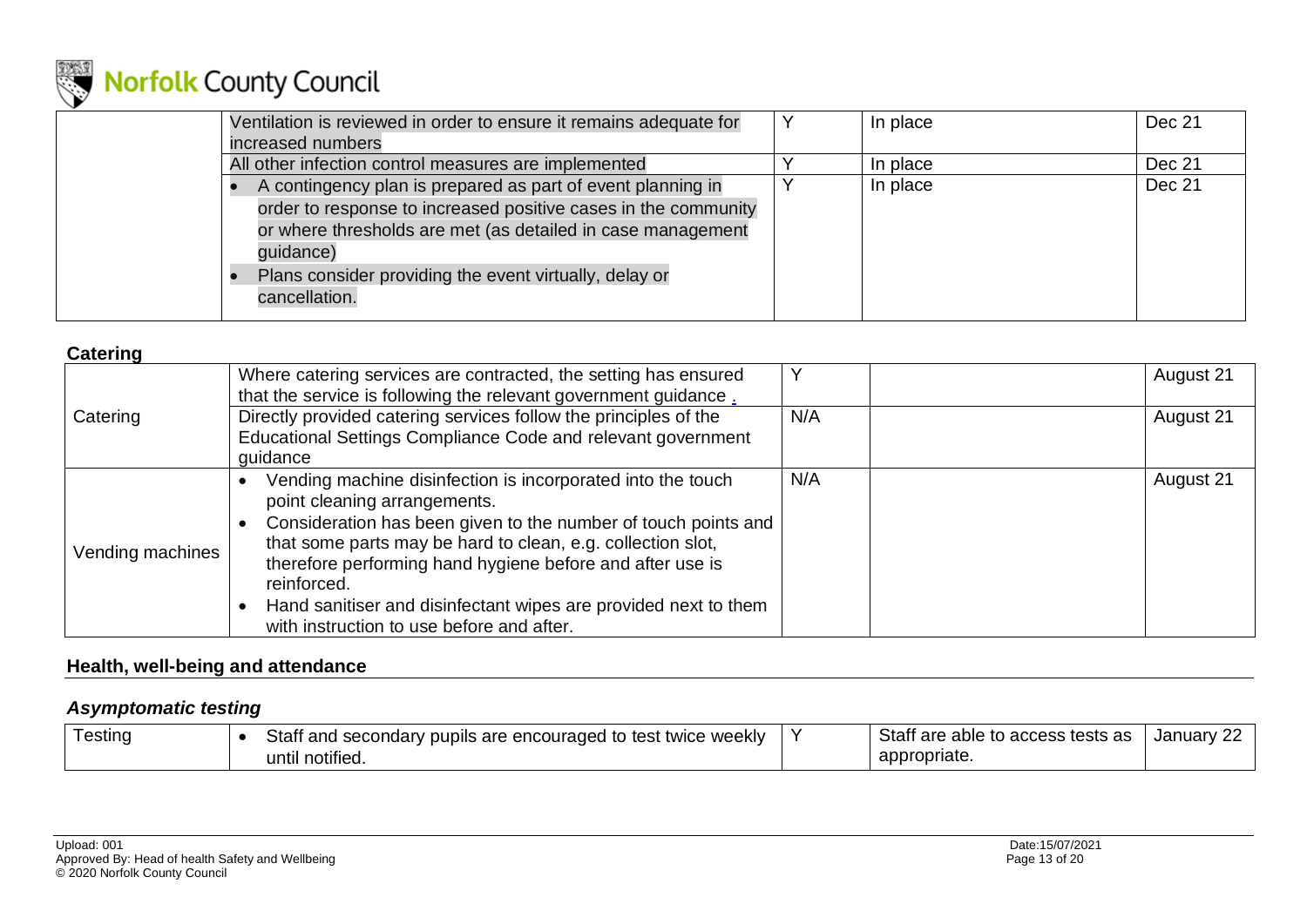

|             | If a positive LFD is shown but with no symptoms the individual<br>should isolate. If a positive LFD is shown with symptoms then a<br>PCR test should be sought.<br>Lateral Flow Device testing arrangements are followed as<br>detailed in guidance on the COVID-19 website for Norfolk<br><b>Schools</b><br>The risk assessment templates for LFD testing have been<br>completed as appropriate |                                      |            |
|-------------|--------------------------------------------------------------------------------------------------------------------------------------------------------------------------------------------------------------------------------------------------------------------------------------------------------------------------------------------------------------------------------------------------|--------------------------------------|------------|
| Vaccination | Where eligible, staff and students are encouraged to participate in<br>the vaccination programme (including obtaining boosters)                                                                                                                                                                                                                                                                  | Supported to attend<br>appointments. | January 22 |

#### *First aid*

| $-$<br>all<br>⊢ırst<br>. aid | OVID-1<br>If First Aid guidance is followed.<br>וטו<br>. J | ı place | August 2 |
|------------------------------|------------------------------------------------------------|---------|----------|
| settings                     |                                                            |         |          |

#### *Individual risk - pupils*

| Clinically<br>extremely<br>vulnerable                 | Pupils will attend unless they are advised not to by GP or<br>Clinician. Specific recommendations will be assessed where<br>required.                                         |     |                                                                                            | August 21 |
|-------------------------------------------------------|-------------------------------------------------------------------------------------------------------------------------------------------------------------------------------|-----|--------------------------------------------------------------------------------------------|-----------|
| Increase risk<br>including ethnicity<br>and pregnancy | Individual risk assessments will be carried out for pupils who<br>are at an increased risk                                                                                    |     | Staff to alert SLT if they have a<br>child in their care that may be at<br>increased risk. | August 21 |
| Aerosol<br>generating<br>procedures                   | A specific assessment is in place supported by the young<br>persons health professional and following Ed Settings<br>Guidance on APG's Educational Settings Guidance on AGP's | N/A |                                                                                            | August 21 |

#### *Individual support planning*

| Increased  | <br>sures<br>detailed<br>-in<br>m.<br>viour<br>$-10$ | <b>NAW</b><br>, behaviour<br>Federation<br>vv v           | Septembe |
|------------|------------------------------------------------------|-----------------------------------------------------------|----------|
| supportive | implemented.<br>have<br>hoor<br>weer                 | - -<br>with<br><b>DOIICV</b><br>launched<br>Jan<br>$\sim$ | ົົົ<br>_ |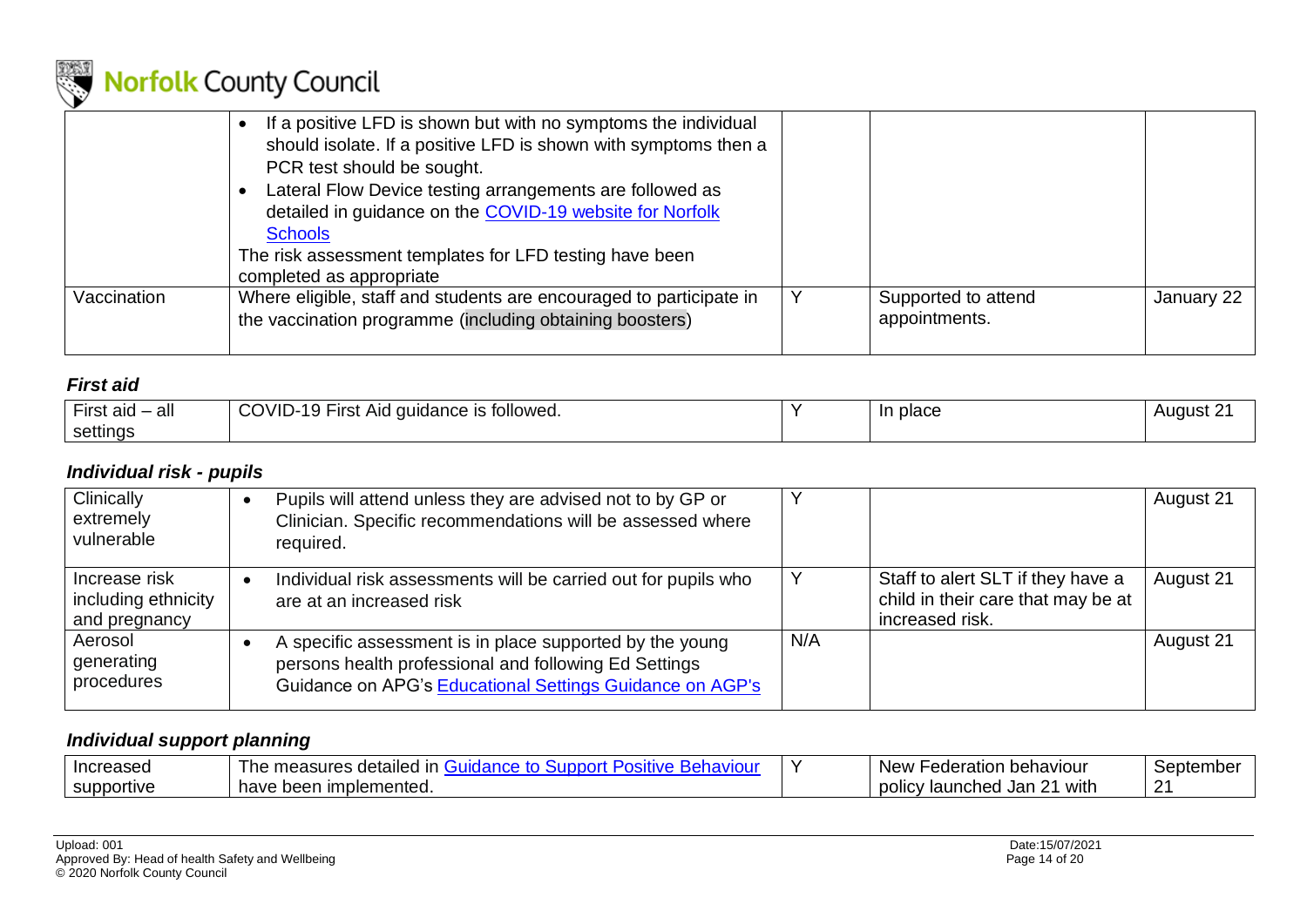

| measures for<br>pupils/<br>psychological |                                                                                                                                                                                                                                                                                                                                                                                                               |   | relaunch on 8 <sup>th</sup> March 21 after<br>lockdown.<br>To be introduced again Sept 21. |           |
|------------------------------------------|---------------------------------------------------------------------------------------------------------------------------------------------------------------------------------------------------------------------------------------------------------------------------------------------------------------------------------------------------------------------------------------------------------------|---|--------------------------------------------------------------------------------------------|-----------|
| needs                                    | Individual Support plans have been reviewed for pupils where<br>required, for example for pupils who are: less able to report<br>symptoms; cannot follow strict hygiene; display behaviours that are<br>challenging to manage in the current context and require close<br>contact tasks. Plans are agreed with staff (parent and pupil where<br>required).                                                    | Y |                                                                                            | August 21 |
|                                          | Support plans include:<br>Specific cleaning and disinfection requirements such as<br>changing beds and wheelchairs.<br>Ensuring that staff increase their level of self-protection,<br>Ensure that the pupil washing their hands before and after<br>where able to or use skin friendly hand wipes before and after<br>Checking that the person does not have symptoms as detailed<br>in the compliance code. |   |                                                                                            | August 21 |
|                                          | Staff are aware of the required infection control measures and<br>understanding that the normal PPE that would have previously<br>been used is still required.                                                                                                                                                                                                                                                |   |                                                                                            | August 21 |

#### *Wellbeing and attendance*

| Pupil well-being,<br>mental health and<br>behaviour | Arrangements are in place to ensure that pupils are appropriately<br>supported in relation to mental health and well-being difficulties,<br>promoting and supporting mental health and well-being in schools<br>is used. | SEMH whole school focus<br>Specific transition arrangements<br>in place for identified children<br><b>ELSA</b> available for individuals | August 21      |
|-----------------------------------------------------|--------------------------------------------------------------------------------------------------------------------------------------------------------------------------------------------------------------------------|------------------------------------------------------------------------------------------------------------------------------------------|----------------|
|                                                     | Existing arrangements are followed for supporting students who are<br>distressed and where safeguarding issues come to light.                                                                                            | Follow school behaviour<br>policy/positive behaviour plan<br>and safeguarding policy<br>PPE available if necessary                       | August 21      |
|                                                     | Available resources are used to identify and support students and<br>staff who exhibit signs of distress.                                                                                                                | E.g. Child Whispering, ELSA,                                                                                                             | November<br>21 |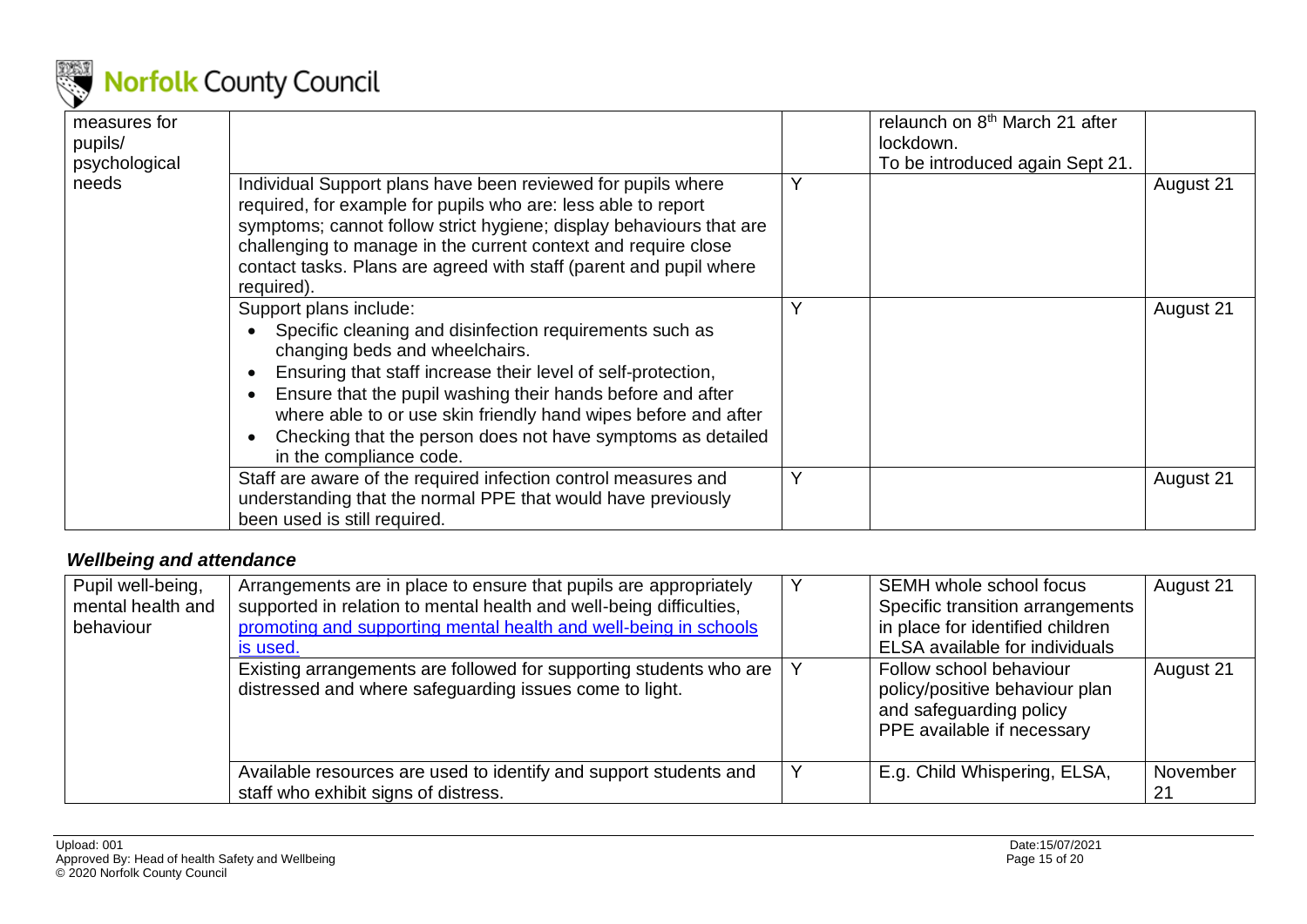

|                  | Behaviour relating to COVID controls will be managed as it<br>normally would in order to encourage universal hygiene and safety |  | August 21 |
|------------------|---------------------------------------------------------------------------------------------------------------------------------|--|-----------|
|                  | arrangements.                                                                                                                   |  |           |
| Where attendance | The setting will discuss and provide reassurance of the measures                                                                |  | August 21 |
| is impacted      | in place with pupils and parents/carers.                                                                                        |  |           |

#### *Staff health and well-being*

| Individual<br>assessment | All staff requiring a specific risk assessment have been<br>identified, risk assessments have been undertaken in line with<br>COVID-19 Your health and your safety when working in<br>educational settings and the template provided is used to record<br>conversations and agreed control measures. |   | Staff have been advised of the<br>changes to criteria and will<br>inform a member of the SLT if<br>an individual risk assessment is<br>required.<br>All staff have been encouraged<br>to look at the criteria and have<br>been provided with the required<br>information via email. | November<br>21 |
|--------------------------|------------------------------------------------------------------------------------------------------------------------------------------------------------------------------------------------------------------------------------------------------------------------------------------------------|---|-------------------------------------------------------------------------------------------------------------------------------------------------------------------------------------------------------------------------------------------------------------------------------------|----------------|
| Wellbeing                | Suitable supportive measures have been put in place for staff, for<br>example, how to obtain well-being support                                                                                                                                                                                      | Y | Wellbeing survey inc actions<br>followed up on<br><b>Norfolk Support Line</b><br><b>Mental Health Champions</b><br>poster displayed around school                                                                                                                                   | August 21      |

#### *Self-Isolation Arrangements – Staff and Pupils*

| Symptoms | Staff know to go home as soon as possible if they develop<br>symptoms of COVID-19<br>Pupils know what the main symptoms are and who to report to if<br>they develop symptoms, no matter how mild and staff will<br>ensure that they go home as soon as possible<br>Staff check with pupils regarding symptoms on their arrival and<br>remain vigilant for developing symptoms throughout the day | Heightened awareness of all<br>staff<br>Touch-free thermometers<br>available<br>Medical room designated<br>waiting space<br>Words and pictures used to<br>support communication for<br>young children |
|----------|--------------------------------------------------------------------------------------------------------------------------------------------------------------------------------------------------------------------------------------------------------------------------------------------------------------------------------------------------------------------------------------------------|-------------------------------------------------------------------------------------------------------------------------------------------------------------------------------------------------------|
|----------|--------------------------------------------------------------------------------------------------------------------------------------------------------------------------------------------------------------------------------------------------------------------------------------------------------------------------------------------------------------------------------------------------|-------------------------------------------------------------------------------------------------------------------------------------------------------------------------------------------------------|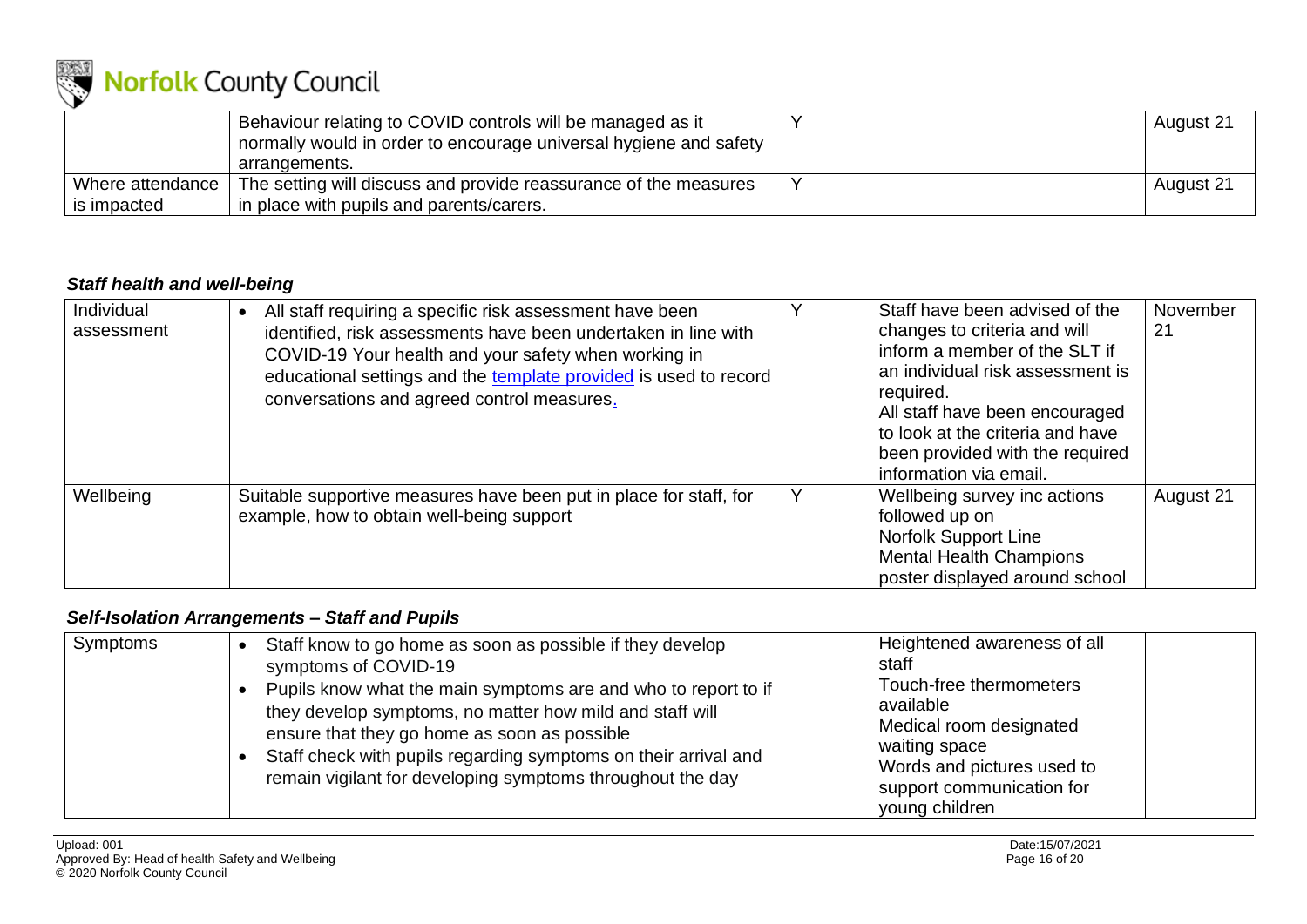

|                            | Anyone who has developed symptoms and cannot go home<br>immediately will wait in the designated room<br>Arrangements are in place for the management of pupils who<br>are not able to communicate their symptoms and staff are<br>aware of these arrangements e.g. temperature checks |  |           |
|----------------------------|---------------------------------------------------------------------------------------------------------------------------------------------------------------------------------------------------------------------------------------------------------------------------------------|--|-----------|
| Self-isolation<br>criteria | Staff and pupils know that isolation arrangements must be followed:<br>Where notified by NHS Test and Trace<br>In line with travel - Entering the UK<br>If the person has COVID-19 symptoms<br>On receiving a positive LFD or PCR test                                                |  | August 21 |

#### **Collaboration**

#### *General Arrangements*

| General<br>Arrangements | Arrangements have been put in place to ensure communication<br>and collaboration between pupils, staff, staff representatives<br>(e.g. unions) and parents.<br>Communication routes are publicised and have been formally<br>planned.                                                                           | Email, phone calls, website<br>Updated LA guidance, due to<br>increased cases in Norfolk, has<br>been communicated to families<br>and staff via email. | November<br>21 |
|-------------------------|-----------------------------------------------------------------------------------------------------------------------------------------------------------------------------------------------------------------------------------------------------------------------------------------------------------------|--------------------------------------------------------------------------------------------------------------------------------------------------------|----------------|
|                         | The template letter (Communicating arrangements with parents<br>and parent engagement (primary and Early Years or Secondary<br>Settings) has been completed and sent to all parents/Carers.<br>Where required the setting has added additional information<br>that has been identified in this risk assessment. |                                                                                                                                                        | August 21      |
|                         | Parents have been communicated with regarding external<br>wraparound care and extra-curricular providers, outlining the<br>measures to look out for and the guidance for parents and carers<br>has been shared to support their decision making                                                                 | On website for reference                                                                                                                               | August 21      |
|                         | The arrangements that have been put in place have considered<br>additional and inclusive support measures where needed, for                                                                                                                                                                                     | Symbols, limited text as part of<br>standard practise.                                                                                                 | August 21      |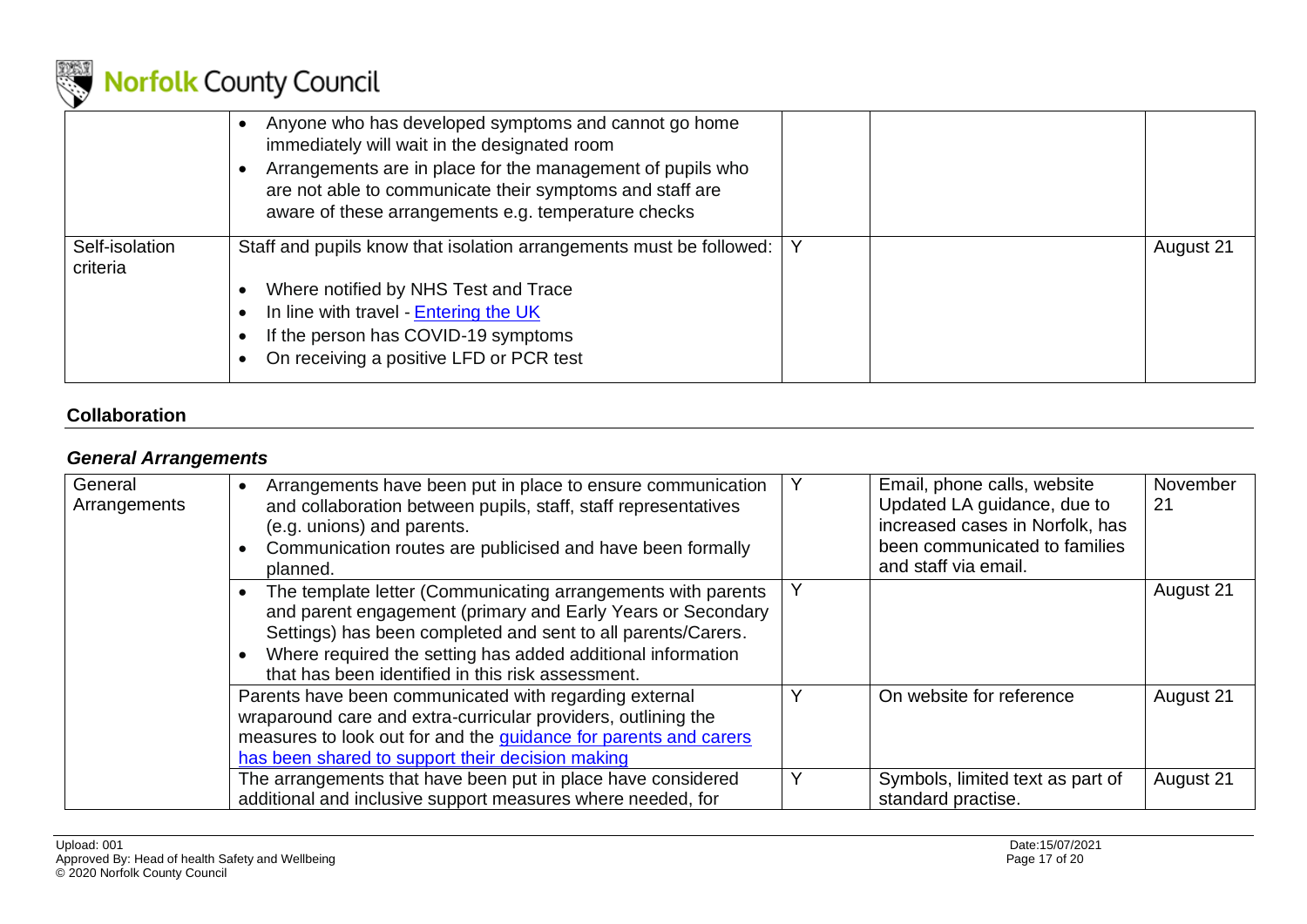

|                                          | example, easy read and additional language versions are provided<br>as necessary.                                                                                                                                                                                                                                                                                                                                                                                                                                                                                                                                                                                                                                                                                                                                                                                                                                                                                       |   | Further versions available on<br>request.                                                                                               |           |
|------------------------------------------|-------------------------------------------------------------------------------------------------------------------------------------------------------------------------------------------------------------------------------------------------------------------------------------------------------------------------------------------------------------------------------------------------------------------------------------------------------------------------------------------------------------------------------------------------------------------------------------------------------------------------------------------------------------------------------------------------------------------------------------------------------------------------------------------------------------------------------------------------------------------------------------------------------------------------------------------------------------------------|---|-----------------------------------------------------------------------------------------------------------------------------------------|-----------|
| All staff instruction<br>and involvement | Staff have been instructed on the nature of COVID-19 and the<br>$\bullet$<br>reasons that control measures have changed (as outlined in the<br>compliance code)<br>Local arrangements identified in this risk assessment have been<br>$\bullet$<br>discussed with all staff and they have confirmed they<br>understand the reason for the control measures that are<br>required.<br>• A record is maintained by the setting which details all of the<br>specific areas of instruction and training that have been<br>provided for all members of staff.<br>All staff have confirmed that they are confident in applying the<br>$\bullet$<br>control measures identified in this assessment.<br>Staff have been involved in the practical implementation of this<br>$\bullet$<br>risk assessment (remotely where they are currently not in the<br>setting).<br>Staff have been given the opportunity to discuss and resolve<br>$\bullet$<br>any concerns that they have. | Υ | In place - forwarded to staff before<br>opening, staff able to ask questions<br>via email, on INSET sessions, during<br>the working day | August 21 |
|                                          | Staff have been advised that there is no need for anything other<br>than normal personal hygiene and washing of clothing following a<br>day in school.                                                                                                                                                                                                                                                                                                                                                                                                                                                                                                                                                                                                                                                                                                                                                                                                                  | Υ |                                                                                                                                         | August 21 |
|                                          | The setting has ensured that particular attention has been paid to<br>new/inexperienced staff, trainees and those with additional<br>significant role changes.                                                                                                                                                                                                                                                                                                                                                                                                                                                                                                                                                                                                                                                                                                                                                                                                          | Y | Staff induction ongoing for new<br>staff                                                                                                | August 21 |

#### **Respectful space**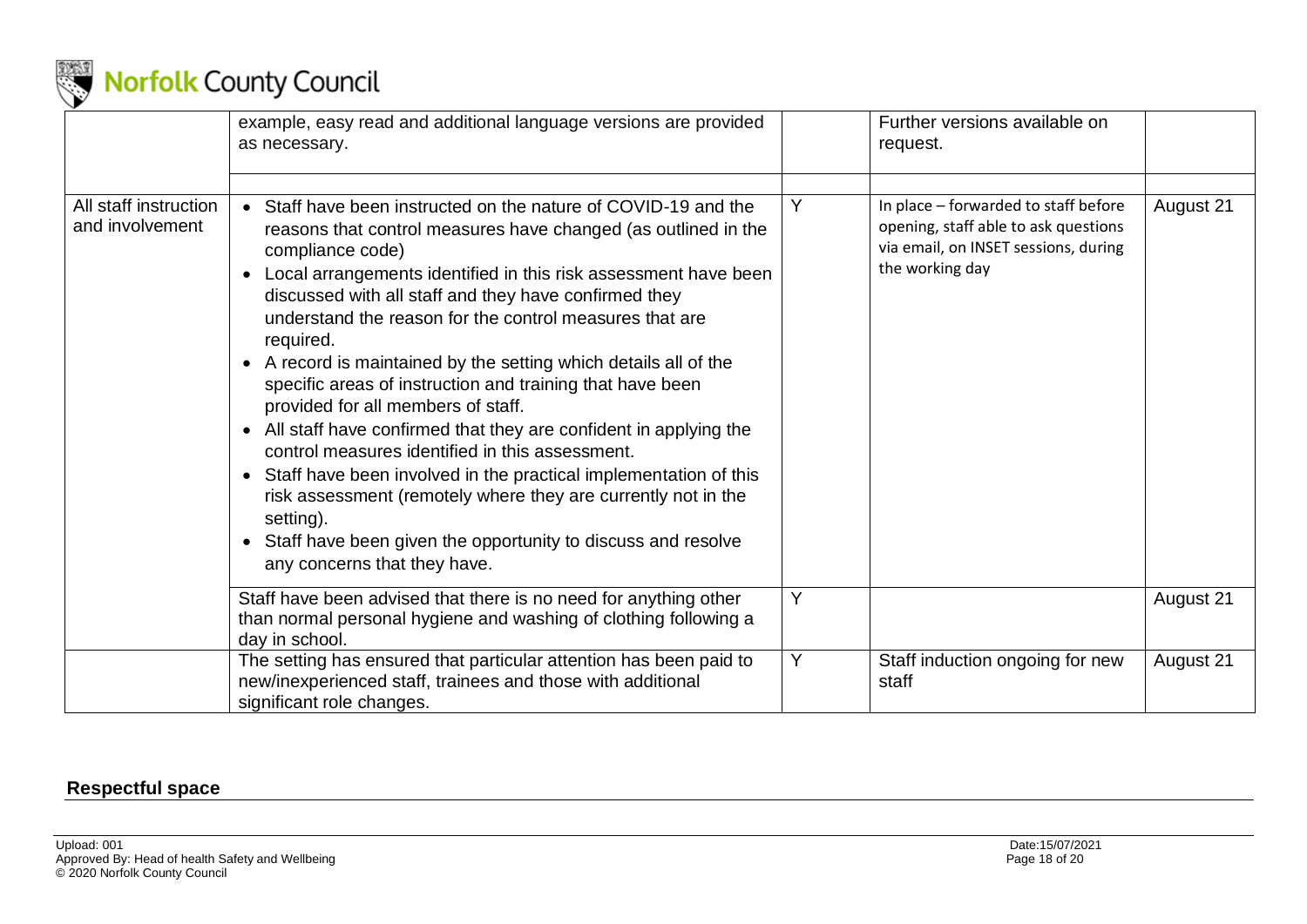

|                  | Consideration has been given to where respectful space can be | Mindfulness when moving groups        | January 22 |
|------------------|---------------------------------------------------------------|---------------------------------------|------------|
| Respectful space | maintained between people including:                          | around the building.                  |            |
|                  | Continued cohorting of staff                                  | Staff and governor meetings will be a |            |
|                  | Utilisation of online meetings and training                   | blend of online and face to face.     |            |
|                  | Keeping numbers minimised for in person meetings and training |                                       |            |
|                  | Reduction of pinch points and areas of congestion             |                                       |            |
|                  | Furniture in areas such as reception, meeting rooms, staff    |                                       |            |
|                  | rooms and offices has been rearranged to prevent face to face |                                       |            |
|                  | working and support respectful space where possible           |                                       |            |

#### **Hiring School Premises (and providing premises for club use)**

| <b>Hiring School</b><br><b>Premises</b> | Cleaning and disinfection requirements are established for all<br>areas used (premises and equipment)                                                                                                                                                                                     | v | All premises and equipment<br>are cleaned after use either by<br>the user or by the caretaker.                                                                                                                     | August 21 |
|-----------------------------------------|-------------------------------------------------------------------------------------------------------------------------------------------------------------------------------------------------------------------------------------------------------------------------------------------|---|--------------------------------------------------------------------------------------------------------------------------------------------------------------------------------------------------------------------|-----------|
|                                         | Information about ventilation requirements is provided to the<br>user                                                                                                                                                                                                                     | v | Sent as part of the information<br>when the user requests/books<br>the use of the school premises.                                                                                                                 | August 21 |
|                                         | The school and user have agreed and confirmed their<br>responsibilities prior to use,<br>The hirer has confirmed that they are following COVID-19<br>control measures for their activities<br>The use of QR codes is encouraged where members of the<br>public take part in the activity. |   | Ts & Cs are sent to the hirer<br>and agreed as part of the<br>booking procedure.<br>Edwards and Blake and<br><b>Stepping Stones Nursery all</b><br>stated they are following the<br>current government guidelines. | August 21 |

#### **Face coverings**

<span id="page-18-0"></span>

| Wearing face | Facemasks can be worn by choice in communal or crowded |  | January |
|--------------|--------------------------------------------------------|--|---------|
| coverings    | areas.                                                 |  |         |
|              |                                                        |  |         |